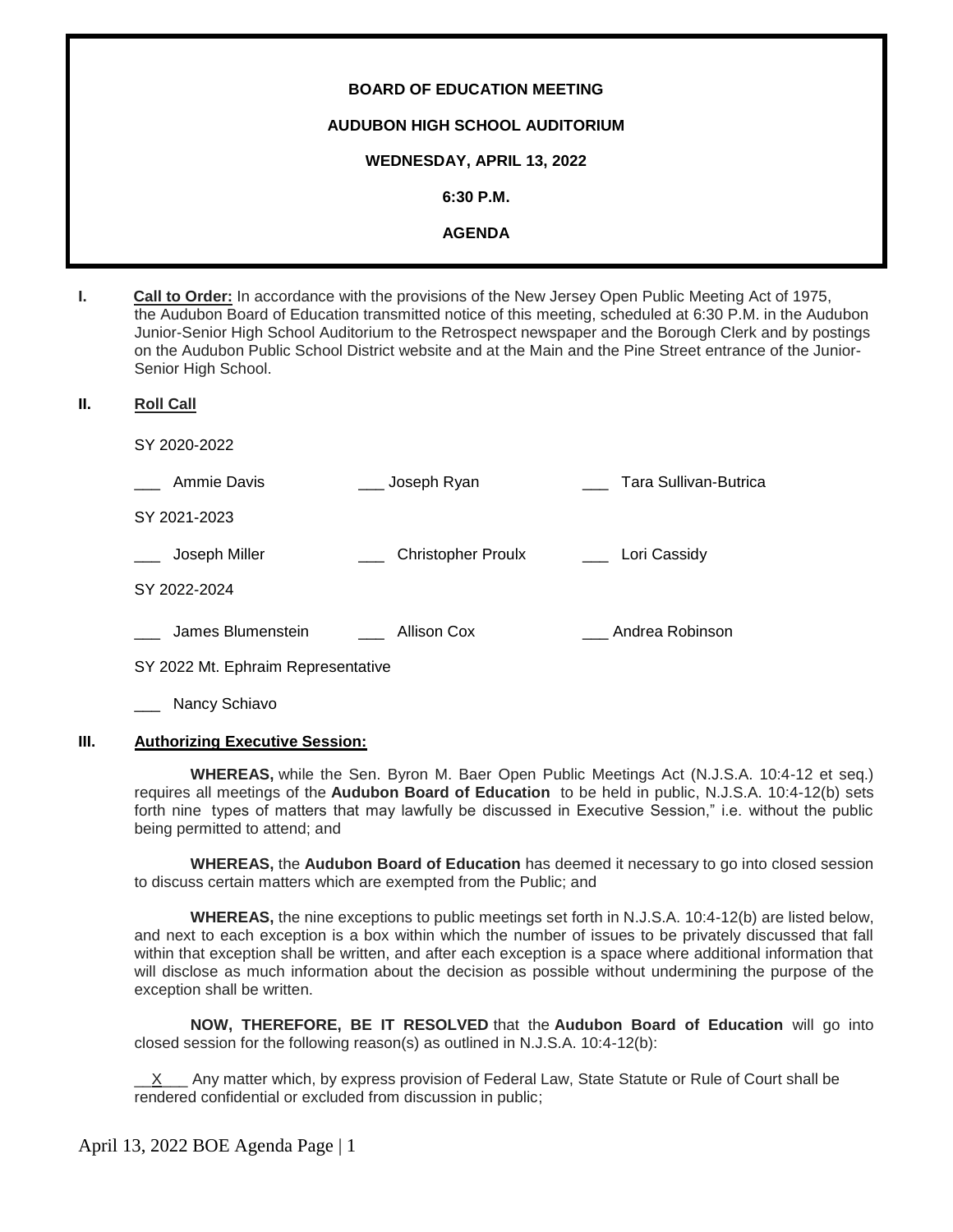\_\_\_\_\_\_ Any matter in which the release of information would impair a right to receive funds from the federal government;

 X Any material the disclosure of which constitutes an unwarranted invasion of individual privacy such as any records, data, reports, recommendations, or other personal material of any educational, training, social service, medical, health, custodial, child protection, rehabilitation, legal defense, welfare, housing, relocation, insurance and similar program or institution operated by a public body pertaining to any specific individual admitted to or served by such institution or program, including but not limited to information relative to the individual's personal and family circumstances, and any material pertaining to admission, discharge, treatment, progress or condition of nay individual, unless the individual concerned (or, in the case of a minor or incompetent, his guardian) shall request in writing that the same be disclosed publically;

Any collective bargaining agreement, or the terms and conditions of which are proposed for inclusion in any collective bargaining agreement, including the negotiation of terms and conditions with employees or representatives of employees of the public body

\_\_\_\_\_ Any matter involving the purchase lease or acquisition of real property with public funds, the setting of bank rates or investment of public funds where it could adversely affect the public interest if discussion of such matters were disclosed;

Any tactics and techniques utilized in protecting the safety and property of the public provided that their disclosure could impair such protection;

 $X$  Any investigations of violations or possible violations of the law;

\_\_\_\_\_\_ Any pending or anticipated litigation or contract negotiation in which the public body is or may become a party. Any matters falling within the attorney-client privilege, to the extent that confidentiality is required in order for the attorney to exercise his ethical duties as a lawyer;

 $X$  Any matter involving the employment, appointment, termination of employment, terms and conditions of employment, evaluation of the performance, promotion or disciplining of any specific prospective public officer or employee or current public officer or employee employed or appointed by the public body, unless all individual employees or appointees whose rights could be adversely affected request in writing that such matter or matters be discussed at a public; Specifically the evaluation of the Superintendent

Any deliberation of a public body occurring after a public hearing that may result in the imposition of a specific civil penalty upon the responding party or the suspension or loss of a license or permit belonging to the responding party as a result of an act of omission for which the responding party bears responsibility;

**WHEREAS,** the length of the Executive Session is undetermined; however, the **Audubon Board of Education** will make every attempt to estimate the time of the session prior to convening the session after which the public meeting shall reconvene and the **Audubon Board of Education** will proceed with business.

**NOW, THEREFORE, BE IT RESOLVED,** that the **Audubon Board of Education** will go into Executive Session for only the above stated reasons;

**BE IT FURTHER RESOLVED** that the **Audubon Board of Education** hereby declares that its discussion of the aforementioned subject(s) may be made public at a time when the **Audubon Board of Education** attorney advises that the disclosure of the discussion will not detrimentally affect any right, interest or duty of the school district or any other entity with respect to said discussion.

**BE IT FURTHER RESOLVED** that the **Board of Education**, for the aforementioned reasons, hereby declares that the public is excluded from the portion of the meeting during which the above discussion shall take place and hereby directs the board secretary to take the appropriate action to effectuate the terms of this resolution.

1. Motion to move the Board of Education, by Resolution, adjourn into Executive Session from which the general public will be excluded to discuss school matters. The results of this session will be made public immediately after or as soon thereafter as a decision is reached.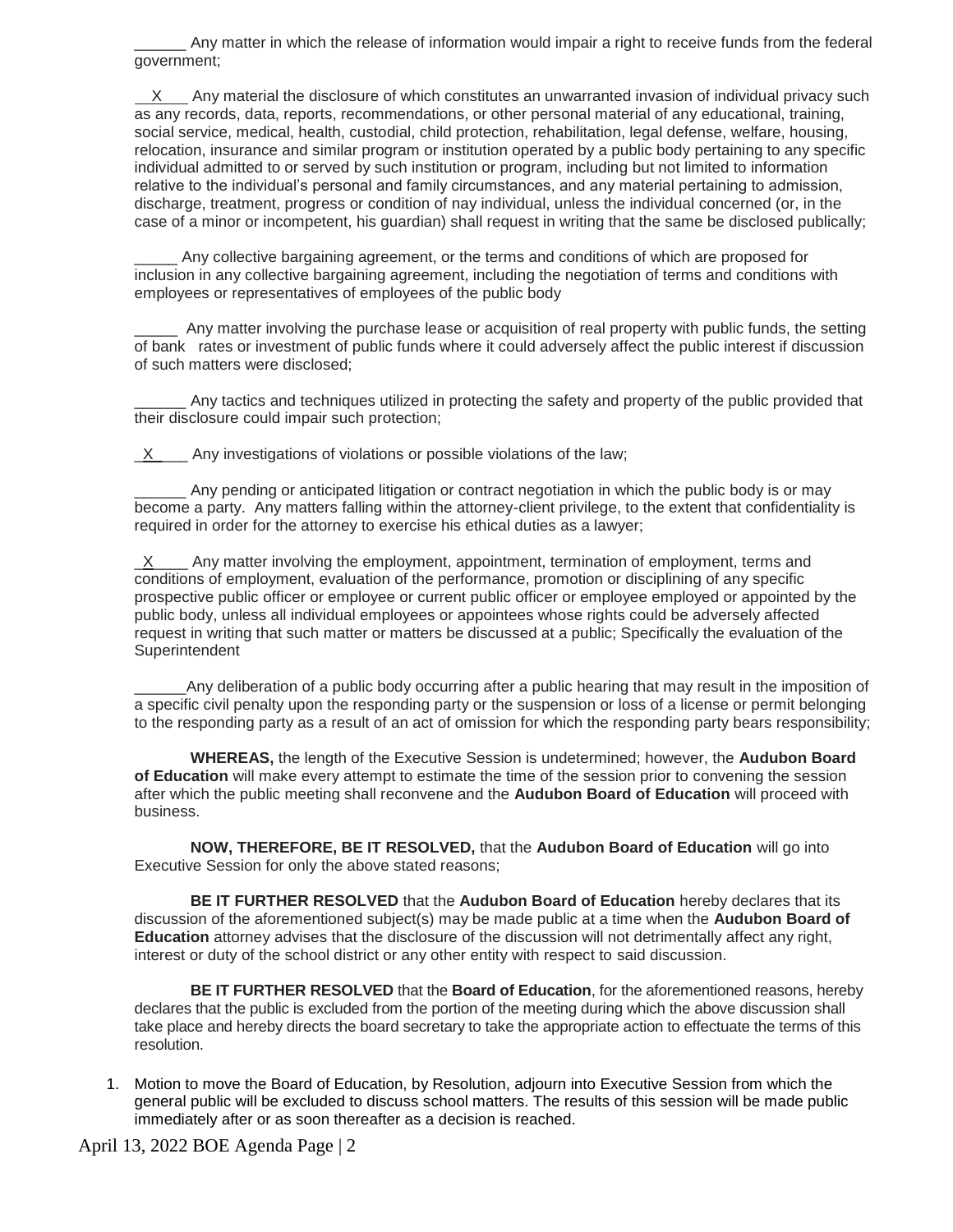|       |                                                   | Voice Count: _________________                                                                                                        |                                                  |
|-------|---------------------------------------------------|---------------------------------------------------------------------------------------------------------------------------------------|--------------------------------------------------|
| 2.    |                                                   | Motion to reconvene the Board of Education, by Resolution.                                                                            |                                                  |
|       |                                                   |                                                                                                                                       |                                                  |
|       |                                                   | Voice Count: <u>_______________</u>                                                                                                   |                                                  |
| IV.   | <b>Call Meeting to Order</b>                      |                                                                                                                                       |                                                  |
| ٧.    | <b>Flag Salute</b>                                |                                                                                                                                       |                                                  |
| VI.   | <b>Student Council Report:</b>                    | Natalie Sylvester, President<br>Leah Grim, Vice-President                                                                             |                                                  |
| VII.  | <b>Spotlight Program:</b>                         |                                                                                                                                       |                                                  |
|       | <b>STUDENTS OF THE MONTH FOR MARCH 2022:</b>      | THE AUDUBON BOARD OF EDUCATION SPOTLIGHT PROGRAM RECOGNIZES THE FOLLOWING                                                             |                                                  |
|       | <b>Pre-Kindergarten</b><br><b>Nicholas Kerper</b> | <b>Kindergarten</b><br>Lorelai Sykes                                                                                                  | <b>Grade One</b><br><b>Heather Downham</b>       |
|       | <b>Grade Two</b><br><b>Dominic Foleno</b>         | <b>Grade Three</b><br><b>Lleyna Sinn</b>                                                                                              | <b>Grade Four</b><br><b>Joel Klingler</b>        |
|       | <b>Grade Five</b><br>Gianna Hardymon              | <b>Grade Six</b><br><b>Zachary Graham</b>                                                                                             | <b>Grade Seven</b><br>Ava Lebb                   |
|       | <b>Grade Eight</b><br><b>Charlotte Owens</b>      | <b>Freshman Class</b><br><b>Frank Webb</b>                                                                                            | <b>Sophomore Class</b><br><b>Sydney Williams</b> |
|       | <b>Junior Class</b><br><b>Payton Vogt</b>         | <b>Senior Class</b><br><b>Jade Zuccarelli</b>                                                                                         |                                                  |
| VIII. | <b>Presentation/Recognition(s):</b>               |                                                                                                                                       |                                                  |
|       | $\mathbf{L}$                                      | Audubon High School Chess Team, Second Place Recognition - South Jersey School Chess<br>League, by Dr. Andy Davis and Mr. Mathew Webb |                                                  |

- a. Clark Davis
- b. Austin Devoid
- c. Emerson Martel
- d. Donny Nguyen
- e. Steven Trieu
- II. Student Action and Courage when Faced with Danger, Recognition Frank Webb

# **IX. Executive Session**

1. Motion to move the Board of Education, by Resolution, adjourn into Executive Session from which the general public will be excluded to discuss school matters. The results of this session will be made public immediately after or as soon thereafter as a decision is reached. **Action may/may not be taken.**

| Motion to<br><b>sporove</b><br>- | ∵ ہے … |  |
|----------------------------------|--------|--|
|                                  |        |  |

| Time: | Voice Count: |
|-------|--------------|
|       |              |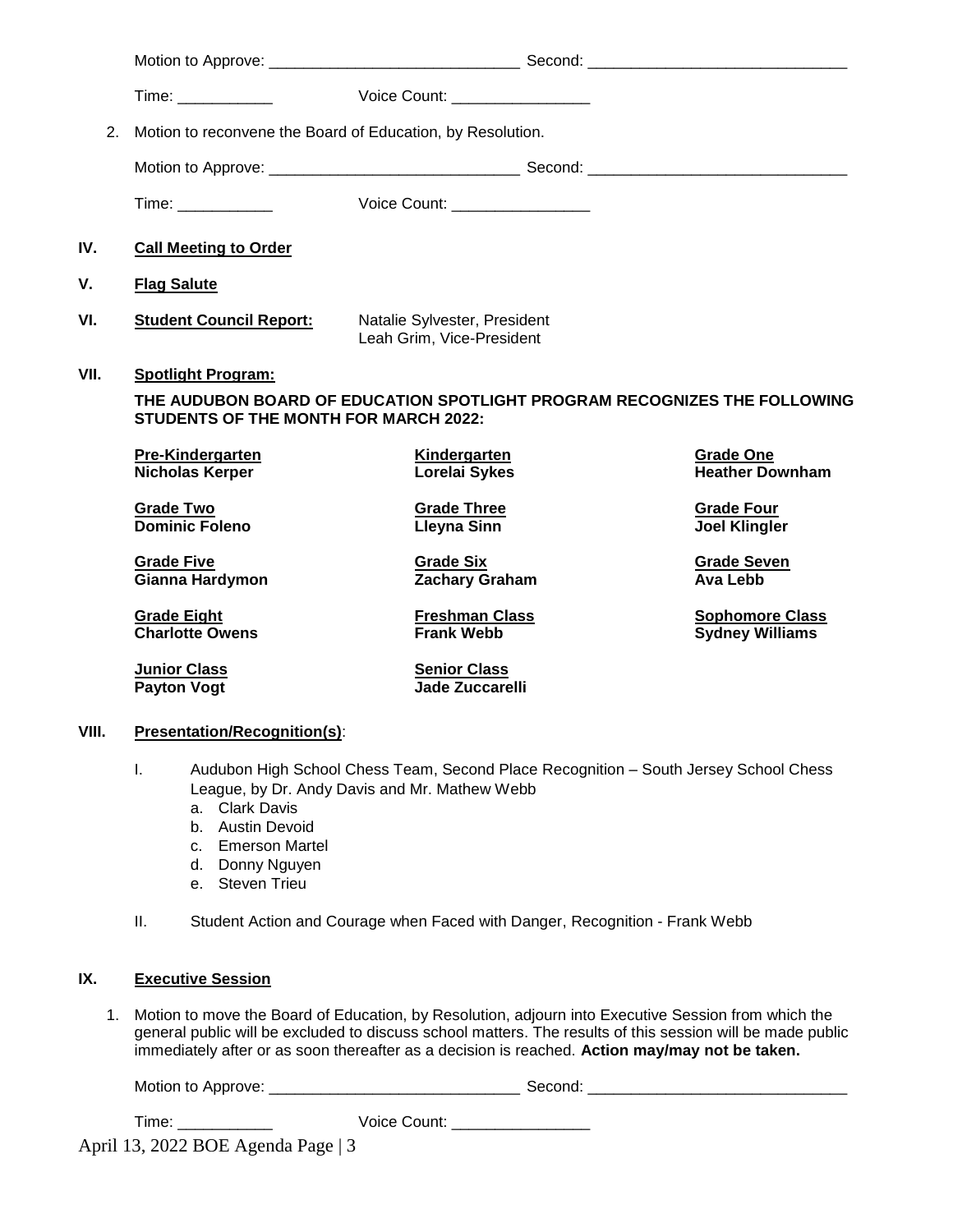2. Motion to reconvene the Board of Education, by Resolution.

| Х. | Time: _____________<br><b>Approval of Board Minutes:</b>         | Voice Count: _________________                                                                                   |  |
|----|------------------------------------------------------------------|------------------------------------------------------------------------------------------------------------------|--|
| 1. | Motion to approve the following minutes:                         |                                                                                                                  |  |
|    |                                                                  | March 16, 2022 Public Session                                                                                    |  |
|    |                                                                  | March 16, 2022 Executive Session                                                                                 |  |
|    |                                                                  | March 23, 2022 Public Session                                                                                    |  |
|    | Motion to Approve: ______________________                        | Second: _________________________                                                                                |  |
|    |                                                                  |                                                                                                                  |  |
|    | <b>Roll Call</b>                                                 |                                                                                                                  |  |
|    | __ Ammie Davis                                                   | Loseph Ryan Loseph Ryan Communication Control of Tara Butrica Loseph Ryan Communication Control of Nancy Schiavo |  |
|    | ___ Joseph Miller _________ Christopher Proulx ____ Lori Cassidy |                                                                                                                  |  |
|    | ____ James Blumenstein _____ Allison Cox                         | ___ Andrea Robinson                                                                                              |  |

#### **XI. Participation:** (Agenda Items Only)

The Board of Education recognizes the value of public comment on educational issues and the importance of allowing members of the public to express themselves on school matters of community interest.

In order to permit the fair and orderly expression of such comment, the Board has set aside two portions of this Board meeting for public comment on any school or school district issue that a member of the public feels may be of interest to the residents of the school district.

For the first portion, public comments are invited on matters pertaining only to the agenda for tonight's meeting. For the second portion, public comments are invited on all matters pertaining to the school district.

Participants should announce their name, address, and any group they may represent, if applicable. The Board reserves the right to limit public discussion. Public discussion of a topic will be limited to fifteen (15) minutes, and individual speakers will be limited to three (3) minutes. No participant may speak more than once on the same topic until all others who wish to speak on that topic have been heard. Reference bylaws #0167 of the Audubon Public Schools Board of Education Manual.

The Board uses the public comment period as an opportunity to listen to citizen. Not all issues brought to a Board meeting will be resolved at that particular meeting. Complaints stated or actions requested by the public may be taken under advisement by the Board for investigation, discussion, actions, or disposition at a later date or time. The public comments sessions are an opportunity for citizens to share their opinions and remarks with the Board; it is not a question and answer session. The Board may or may not respond to public comments at the time they are made and is under no obligation to do so.

The Board does not endorse public comments nor will the Board be held liable for comments made by members of the public. Any individuals who may be the subject of public comments, including district employees, shall retain all rights against defamation and slander according to the laws of New Jersey.

All motions are voted on by all members unless otherwise marked with a +.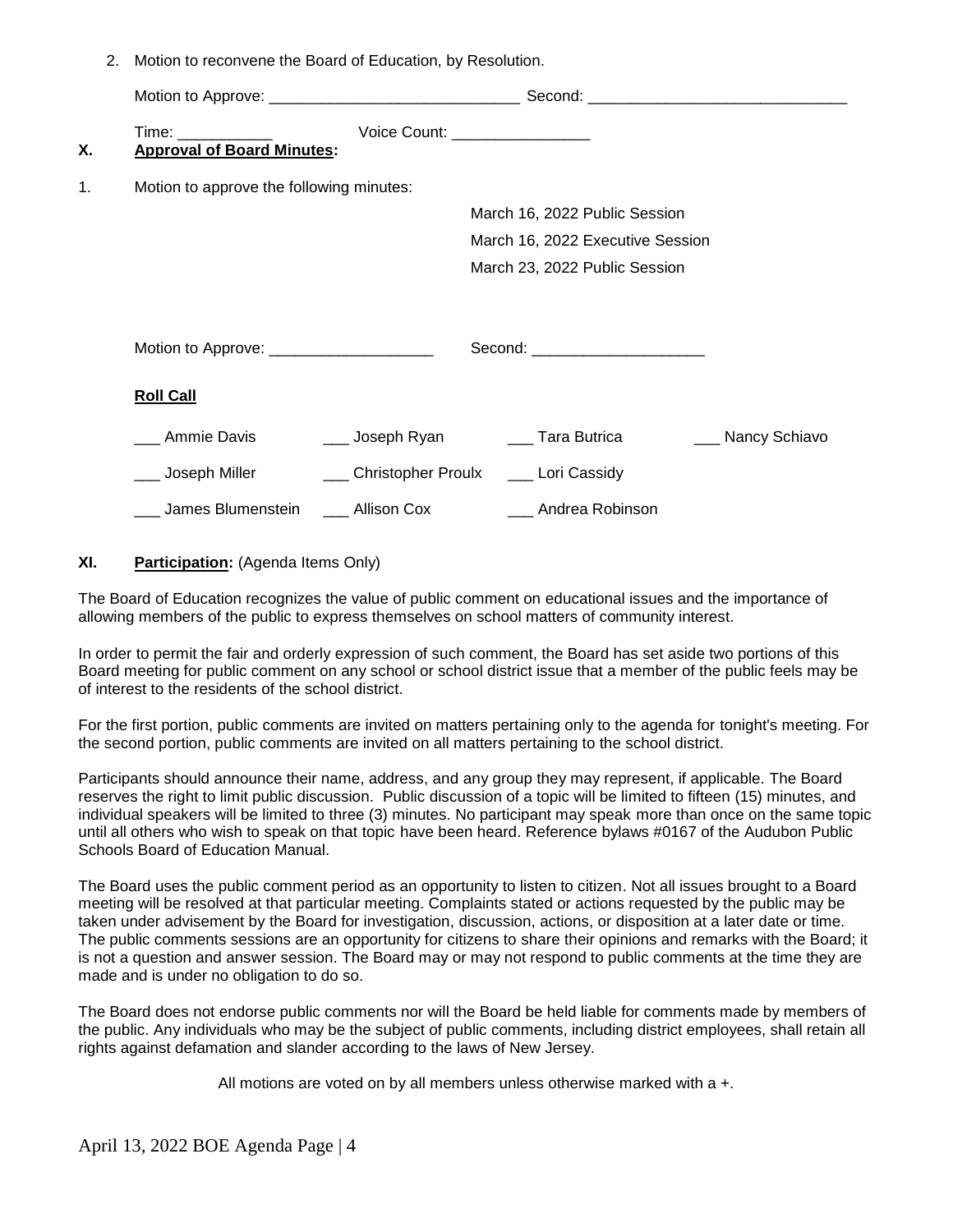## **XII. GOVERNANCE: Chairperson: Mr. Blumenstein – Committee Members: Ms. Butrica, Mr. Miller, Mr. Ryan and Alternate: Ms. Robinson**

# **Board of Education Goals**

- To continue to provide equitable access to a rigorous curriculum while focusing on improving student achievement and decreasing the achievement gaps.
- $\cdot \cdot$  To maintain a cost-effective budget that provides for educational resources, supports a preventative maintenance program, and encourages and facilitates long-range facility improvements.
- \* To foster a positive school climate and culture in order to positively impact student motivation, engagement, and achievement.
- 1. Motion to approve the first reading of the following policies and regulations as recommended by the full Governance Committee of the Board.

| <b>Regulation</b> | <b>Title</b>                                                                       | <b>New/Revised</b> |
|-------------------|------------------------------------------------------------------------------------|--------------------|
| 2431.4            | Prevention And Treatment Of Sports-Related Concussions And<br><b>Head Injuries</b> | Revised            |
| 2464              | <b>Gifted And Talented Pupils</b>                                                  | Revised            |
| 8465              | Crimes And Bias-Related Acts                                                       | Revised            |
| <b>Policy</b>     | Title                                                                              | <b>New/Revised</b> |
| 5460              | <b>High School Graduation</b>                                                      | Revised            |
| 2431.4            | Prevention And Treatment Of Sports-Related Concussions And<br>Head Injuries        | Revised            |
| 8465              | Crimes And Bias-Related Acts                                                       | Revised            |

2. Motion to approve the second reading and adoption of the following policies and regulations as recommended by the full Governance Committee of the Board.

| <b>Regulation</b> | <b>Title</b>                                                                   | <b>New/Revised</b> |
|-------------------|--------------------------------------------------------------------------------|--------------------|
| 2460.30           | Additional/Compensatory Special Education And Related Services                 | <b>New</b>         |
| 2622              | <b>Student Assessment</b>                                                      | <b>New</b>         |
| 5751              | Sexual Harassment of Students                                                  | Revised            |
| <b>Policy</b>     | <b>Title</b>                                                                   | <b>New/Revised</b> |
| 2415.05           | Student Surveys, Analysis, Evaluations, Examinations, Testing, Or<br>Treatment | Revised            |
| 2451              | <b>Adult High School</b>                                                       | Revised            |
| 2622              | <b>Student Assessment</b>                                                      | Revised            |
| 3233              | <b>Political Activities</b>                                                    | Revised            |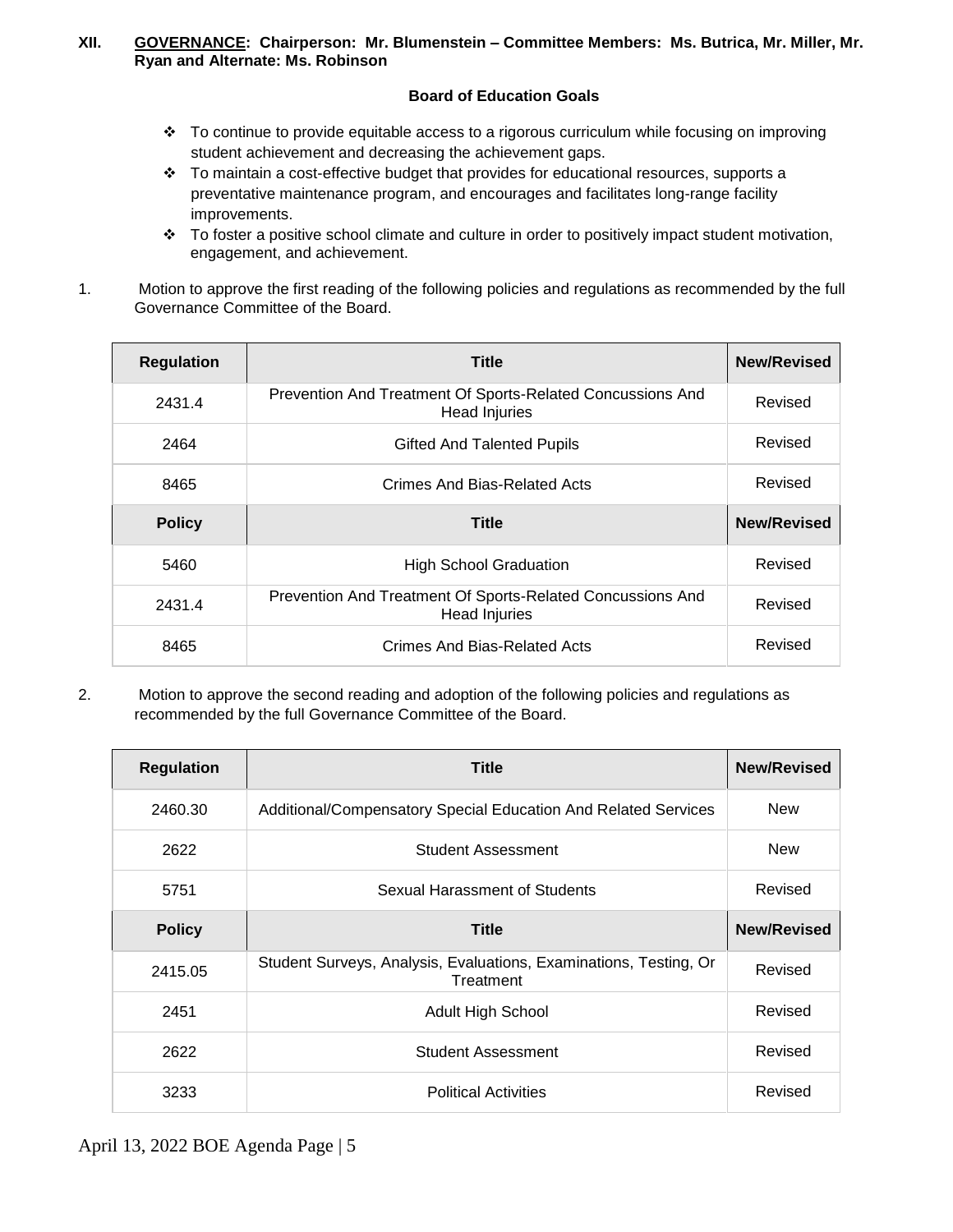| 5541<br>Anti-Hazing             |                                         |  |                                                                                 |         | <b>New</b>        |
|---------------------------------|-----------------------------------------|--|---------------------------------------------------------------------------------|---------|-------------------|
| 9560                            | <b>Administration Of School Surveys</b> |  |                                                                                 | Revised |                   |
| Second: _______________________ |                                         |  |                                                                                 |         |                   |
| <b>Roll Call</b>                |                                         |  |                                                                                 |         |                   |
| Ammie Davis                     |                                         |  | Loseph Ryan Loseph Ryan Loseph Ryan Loseph Ryan Loseph Ryan Loseph Tara Butrica |         | ___ Nancy Schiavo |
| Joseph Miller                   |                                         |  | Christopher Proulx _____ Lori Cassidy                                           |         |                   |
| James Blumenstein               | ____ Allison Cox                        |  | ___ Andrea Robinson                                                             |         |                   |

# **XIII. OPERATIONS: Chairperson: Mrs. Cox – Committee Members: Ms. Davis, Mr. Proulx, Mr. Ryan and Alternate: Mr. Miller**

## **Board of Education Goals**

- $\div$  To continue to provide equitable access to a rigorous curriculum while focusing on improving student achievement and decreasing the achievement gaps.
- \* To maintain a cost-effective budget that provides for educational resources, supports a preventative maintenance program, and encourages and facilitates long-range facility improvements.
- $\cdot \cdot$  To foster a positive school climate and culture in order to positively impact student motivation, engagement, and achievement.
- 1. Board Secretary's Report in accordance with 18A: 17-36 and 18A: 17-9 for the month of February 2022. The Board Secretary certifies that no line item account has been over expended in violation of N.J.A.C. 6A: 23A – 16.10 (c) 3 and that sufficient funds are available to meet the district's financial obligations for the remainder of the fiscal year.

February Board Secretary's Report

2. Cash Reconciliation Report in accordance with 18A:17-36 and 18A:17-9 for the month of February 2022. The Cash Reconciliation Report and Secretary's reports are in agreement for the month of February 2022.

February Cash Reconciliation Report

- 3.Board Secretary in accordance with N.J.A.C. 6A:23A 16.10 (c) 2 certifies that there are no changes in anticipated revenue amounts or revenue sources.
- 4. Board of Education Certification pursuant to N.J.A.C. 6A:23A 16.10 (c) 4 We certify that after review of the secretary's monthly financial report (appropriations section) and upon consultation with the appropriate district officials, that to the best of our knowledge no major accounts or fund has been over expended in violation of N.J.A.C. 6A:23A – 16.10 (b) and that sufficient funds are available to meet the district's financial obligations for the remainder of the fiscal year.
- 5. Motion to approve line item transfers for the month of February 2022.

February Transfers

6. Motion to approve the bills payable list for March 2022 in the amount of \$147.631.80 when certified.

March Bill List

7. Motion to approve the bills payable list for April 2022 in the amount of \$686,822.57 when certified.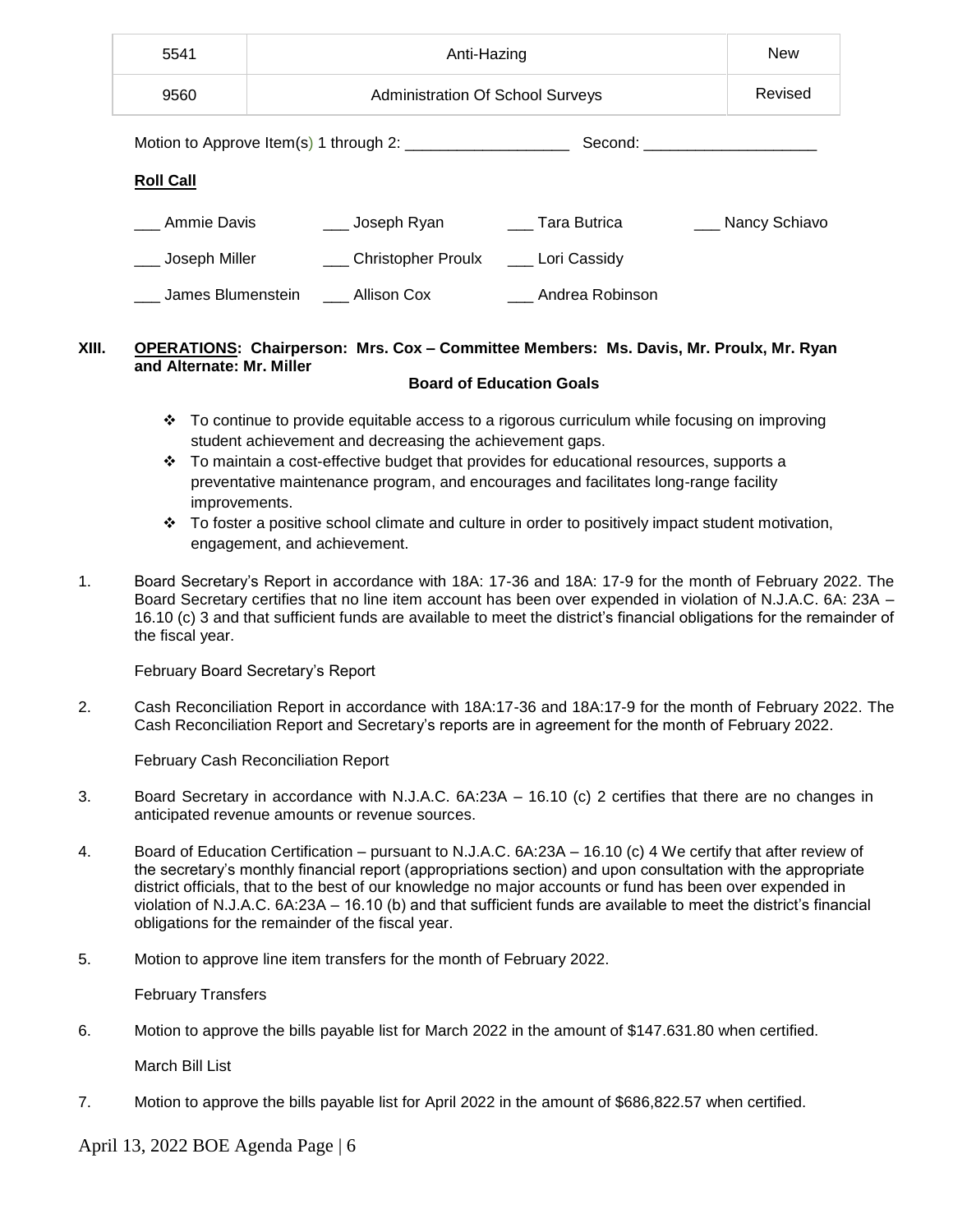April Bill List

8. Motion to acknowledge Safety conducted in the District Schools:

# **Audubon Park Preschool**

| March 29, 2022                | Shelter in Place  |
|-------------------------------|-------------------|
| March 30, 2022                | Fire Drill        |
| <b>Haviland Avenue School</b> |                   |
| March 29, 2022                | Shelter in Place  |
| March 30, 2022                | <b>Fire Drill</b> |
| <b>Mansion Avenue School</b>  |                   |
| March 10, 2022                | <b>Fire Drill</b> |
| March 25, 2022                | Shelter in Place  |
| <b>Audubon High School</b>    |                   |
| March 18, 2022                | <b>Fire Drill</b> |
| March 28, 2022                | Lockdown Drill    |

- 9. Motion to approve the Site Engineer professional service contract to Colliers Engineering & Design, Incorporated and to authorize the business administrator to negotiate the contract based on the actual and the approved scope of work.
- 10. Motion to approve to enter into a contract with Patriot Roofing, Inc. for the 2022 Partial Roof Restoration of the Jr/SR High School and the Mansion Avenue School at a total base bid of \$ 1,945,000.00 through the bid award process. Funds allotted through approved December 2021 Referendum.

Roof Restoration Results

11. Motion to approve to enter into a contract with WJ Gross, Incorporated for the Auxiliary Gymnasium floor replacement and Auxiliary Gymnasium upgrades at a total cost of \$ 432,500.00 through the CCESC CO-OP purchasing #66CCEPS. Funds allotted through approved December 2021 Referendum.

Auxiliary Gymnasium Proposal

12. Motion to approve to enter into a contract with WJ Gross, Inc for Kitchen Equipment replacement and upgrades at a total cost of \$ 155,700.00.00 through the CCESC CO-OP purchasing #66CCEPS. Funds allotted through approved December 2021 Referendum.

Kitchen Equipment Proposal

13. Motion to join the Gloucester County Special Services School District consortium for American Rescue Plan (ARP) – Education for the Homeless Children and Youth (HCYII) funds in amount of \$8,592.00 and submit application.

ARP-HCYII – Consortium Agreement

Motion to Approve Item(s) 1 through 13: \_\_\_\_\_\_\_\_\_\_\_\_\_\_\_\_\_\_\_ Second: \_\_\_\_\_\_\_\_\_\_\_\_\_\_\_\_\_\_\_\_

**Roll Call**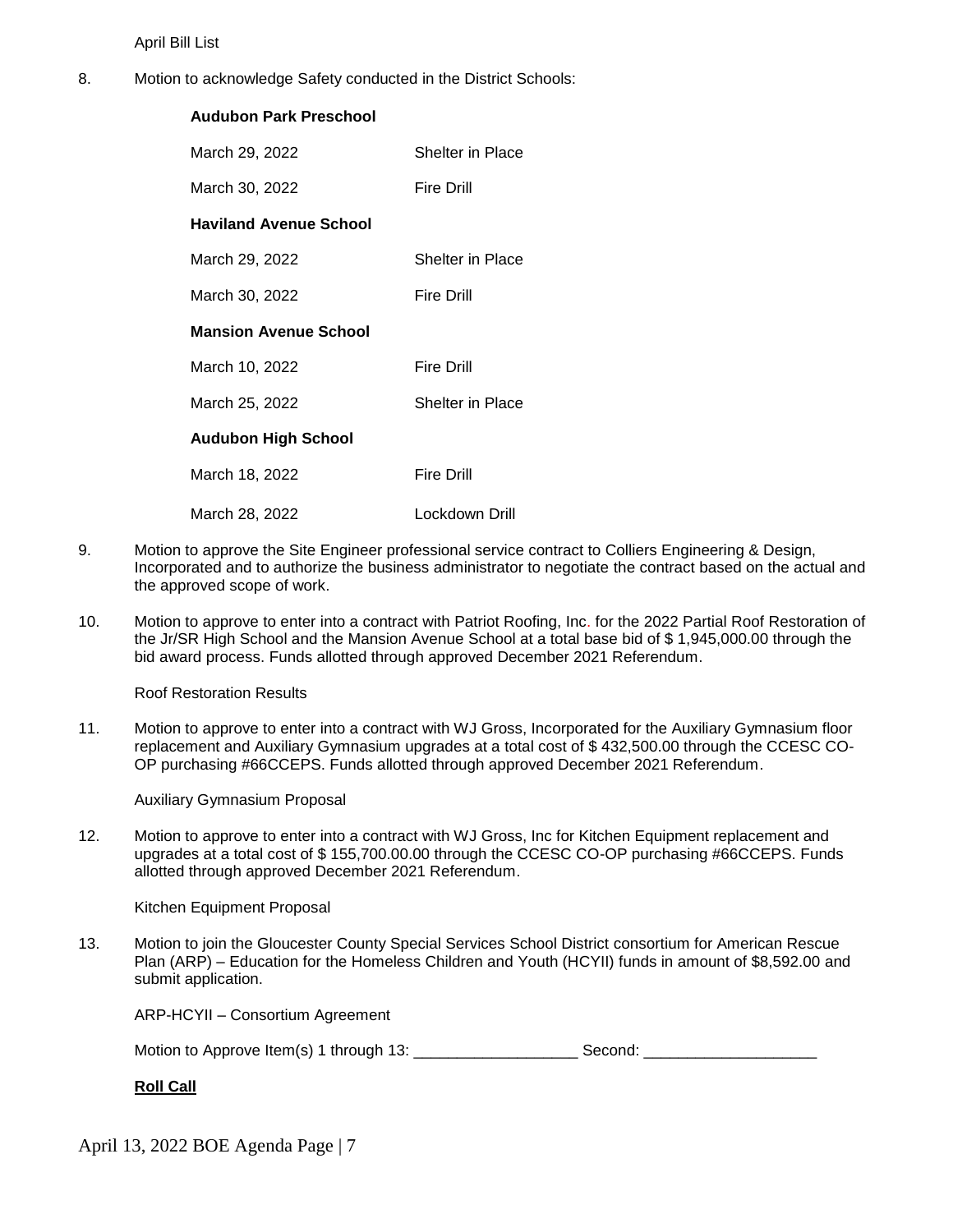| Ammie Davis       | Joseph Ryan               | Tara Butrica    | Nancy Schiavo |
|-------------------|---------------------------|-----------------|---------------|
| Joseph Miller     | <b>Christopher Proulx</b> | Lori Cassidy    |               |
| James Blumenstein | Allison Cox               | Andrea Robinson |               |

# **XIV. EDUCATION: Chairperson: Ms. Schiavo - Committee Members: Mr. Blumenstein, Mr. Proulx, Ms. Robinson and Alternate: Ms. Cassidy**

# **Board of Education Goals**

- \* To continue to provide equitable access to a rigorous curriculum while focusing on improving student achievement and decreasing the achievement gaps.
- $\cdot \cdot$  To maintain a cost-effective budget that provides for educational resources, supports a preventative maintenance program, and encourages and facilitates long-range facility improvements.
- To foster a positive school climate and culture in order to positively impact student motivation, engagement, and achievement.
- 1. Motion to approve the issuance of written decisions affirming, rejecting, or modifying the Superintendent's determination in regard to incident(s) reported at the March 16, 2022 meeting of the Board of Education.

| School      | <b>Incident Report Number</b> | <b>Board Determination</b> |
|-------------|-------------------------------|----------------------------|
| <b>AHS</b>  | 8204                          | Not HIB                    |
| <b>AHS</b>  | 8310                          | Not HIB                    |
| <b>MAS</b>  | 8230                          | Not HIB                    |
| <b>MAS</b>  | 8249                          | Not HIB                    |
| <b>HAS</b>  | N/A                           | N/A                        |
| <b>APPS</b> | N/A                           | N/A                        |

# 2. + Student Statistics April 1, 2022

| Date     | Audubon<br>Preschool | <b>Haviland Avenue</b> | <b>Mansion Avenue</b> | Audubon Jr./Sr.<br>НS | Out of District | Total |
|----------|----------------------|------------------------|-----------------------|-----------------------|-----------------|-------|
| 4/1/2022 | 28                   | 247                    | 359                   | 780                   | 21              | 1,435 |
| 3/1/2022 | 27                   | 246                    | 363                   | 780                   | 20              | 1,436 |
| 4/1/2021 | N/A                  | 246                    | 371                   | 807                   | 20              | 1,444 |

# 3. **Approval of Attendance at Conferences and Workshops for the 2021-2022 School Year**

 **WHEREAS**, certain **Audubon Public School District employees** have requested authorization to attend the conference(s)/Workshop(s) listed below, and

**WHEREAS**, the attendance of each employee at the specified conference/workshop is educationally necessary, fiscally prudent and 1) directly related to and within the scope of the employee's current responsibilities and the **District's Professional Learning Plan**, and 2) critical to the instructional needs of the District or furthers the efficient operation of the District;

**NOW, THEREFORE BE IT RESOLVED**, that the **Audubon Board of Education** authorizes the attendance of the employees at the specified conferences/workshops listed below, and be it

**FURTHER RESOLVED**, that the **Board** hereby determines that the estimated expenses related to the authorized travel listed below are justified and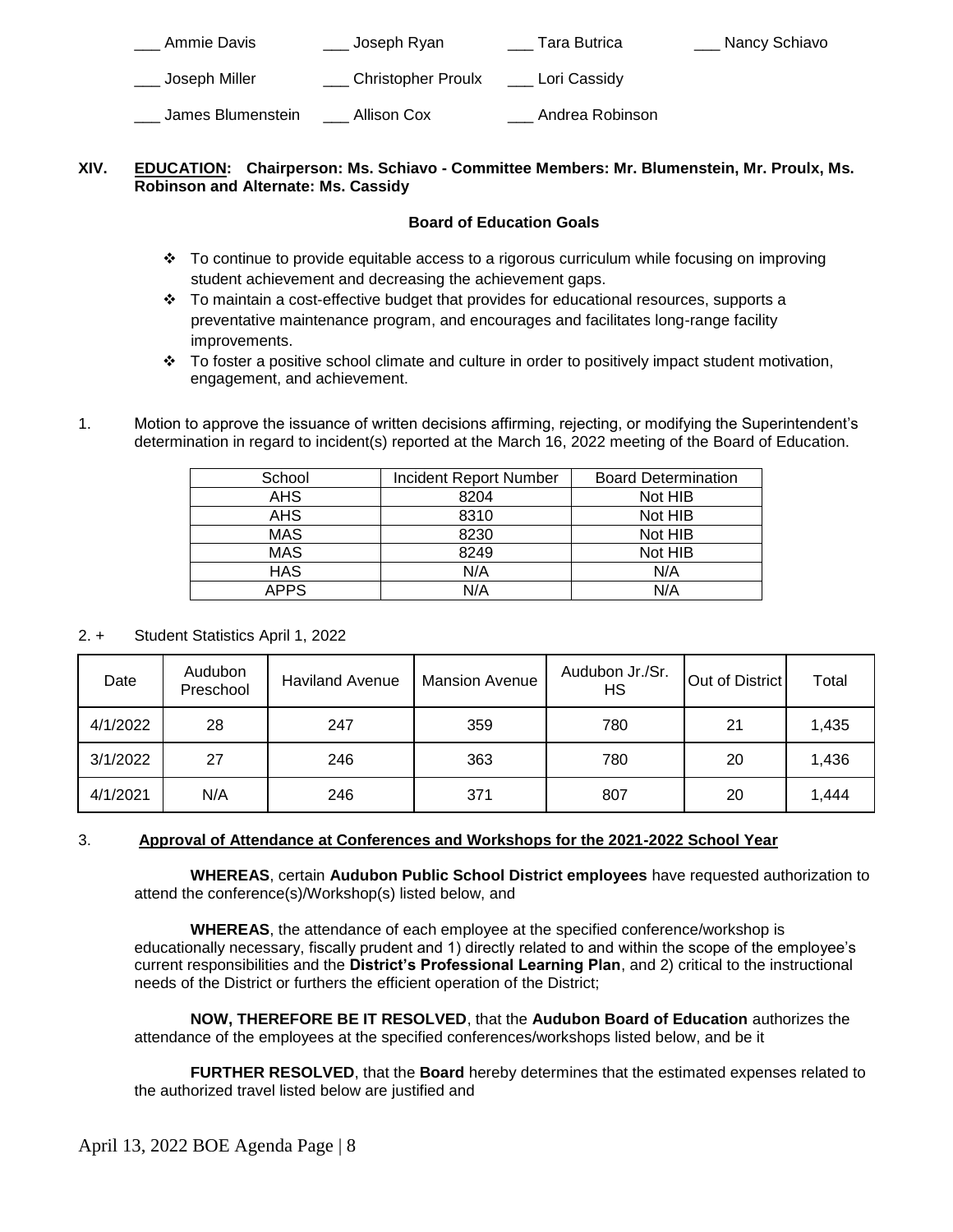**THEREFORE**, authorizes payment of any registration fees and statutorily authorized travel expenditures to the designated employees, not to exceed District budgetary limitations and to be in accordance with the provisions of *N.J.S.A. 18A:11-12*, the District's travel policy and procedures, State travel payment guidelines established by the Department of Treasury in NJOMB circular letter 08-13-OMB, and with the guidelines established by the federal Office of Management and Budget:

| Participant                         | Conference Title & Location                                                            | Date(s)               | Cost                             |
|-------------------------------------|----------------------------------------------------------------------------------------|-----------------------|----------------------------------|
| <b>Barbie Ledyard</b>               | South Jersey Elementary Consortium<br>Sewell, NJ                                       | April 1, 2022         | No Cost                          |
| Silveria Mastalsz                   | Spring 2022 TPOT Reliability<br><b>Certification Course</b><br>Virtual                 | April 5 - 7, 2022     | Conference Cost<br>\$325.00      |
| <b>Christine Fox-</b><br>Kasilowski | Addressing NJ Math Standards Using<br>Children's Literature Grade K-3<br>Blackwood, NJ | April 25, 2022        | Conference Cost<br>\$149,00Field |
| Shamus Burke                        | NJ Statewide Assessment ELA Range<br>finding Meeting<br>Virtual                        | May 17 - 20, 2022     | No Cost                          |
| Colleen McFetridge                  | NJ Statewide Assessment ELA Range<br>finding Meeting<br>Virtual                        | May 17 - 20, 2022     | No Cost                          |
| <b>Christine Fox-</b><br>Kasilowski | Simply Coaching Summit<br>Virtual                                                      | July $11 - 13$ , 2022 | Conference Cost<br>\$72.00       |

# 4. + Motion to approve the following use of facilities requests:

| School     | Location                                                                              | Activity                                  | Start/End<br>Date(s) | Time(s)                                                                                                                             | Contact     |
|------------|---------------------------------------------------------------------------------------|-------------------------------------------|----------------------|-------------------------------------------------------------------------------------------------------------------------------------|-------------|
| <b>HAS</b> | Media Center                                                                          | Fundraising<br>Committee<br>Meeting       | 4/6/22               | 6:45 PM $-$ 8:00 PM                                                                                                                 | Raye Martin |
| <b>HAS</b> | 1 <sup>st</sup> Grade<br>Dismissal Area<br>(side of school<br>away from<br>Cafeteria) | <b>Butterfly Garden</b><br>Dedication     | 4/22/228<br>4/29/22  | $8:00$ AM $- 2:30$ PM                                                                                                               | Raye Martin |
| <b>HAS</b> | Media Center                                                                          | <b>Haviland Avenue</b><br><b>Bookfair</b> | $5/9/22 - 5/12/22$   | 5/9 2:30 PM - 5:00 PM;<br>5/10 8:00 AM $-$ 2:30 PM;<br>5:00 PM $-$ 8;30 PM;<br>$5/11$ 8:00 AM $-$ 2:30 PM<br>5/12 8:00 AM - 3:30 PM | Raye Martin |
| <b>HAS</b> | 1 <sup>st</sup> Grade<br>Dismissal Area<br>(side of school<br>away from<br>Cafeteria) | <b>Butterfly Garden</b><br>Dedication     | 5/6/22               | $8:00$ AM $- 2:30$ PM                                                                                                               | Raye Martin |

# 5. + Motion to approve the following field trip requests for the 2021-2022 school year:

| School     | Destination of Trip/<br>Staff in charge     | Date   | Time(s)                            | Chaperones &<br><b>Students</b> | Purpose of Trip                                                                                             | <b>Bus Cost</b> |
|------------|---------------------------------------------|--------|------------------------------------|---------------------------------|-------------------------------------------------------------------------------------------------------------|-----------------|
| <b>HAS</b> | Philadelphia Zoo<br>$2nd$ Grade<br>Teachers | 5/3/22 | Depart: 9:30 am<br>Return: 2:00 pm | 25 chaperones,<br>76 students   | Make observations of<br>plants and animals to<br>compare the diversity<br>of life in different<br>habitats. | \$311.00        |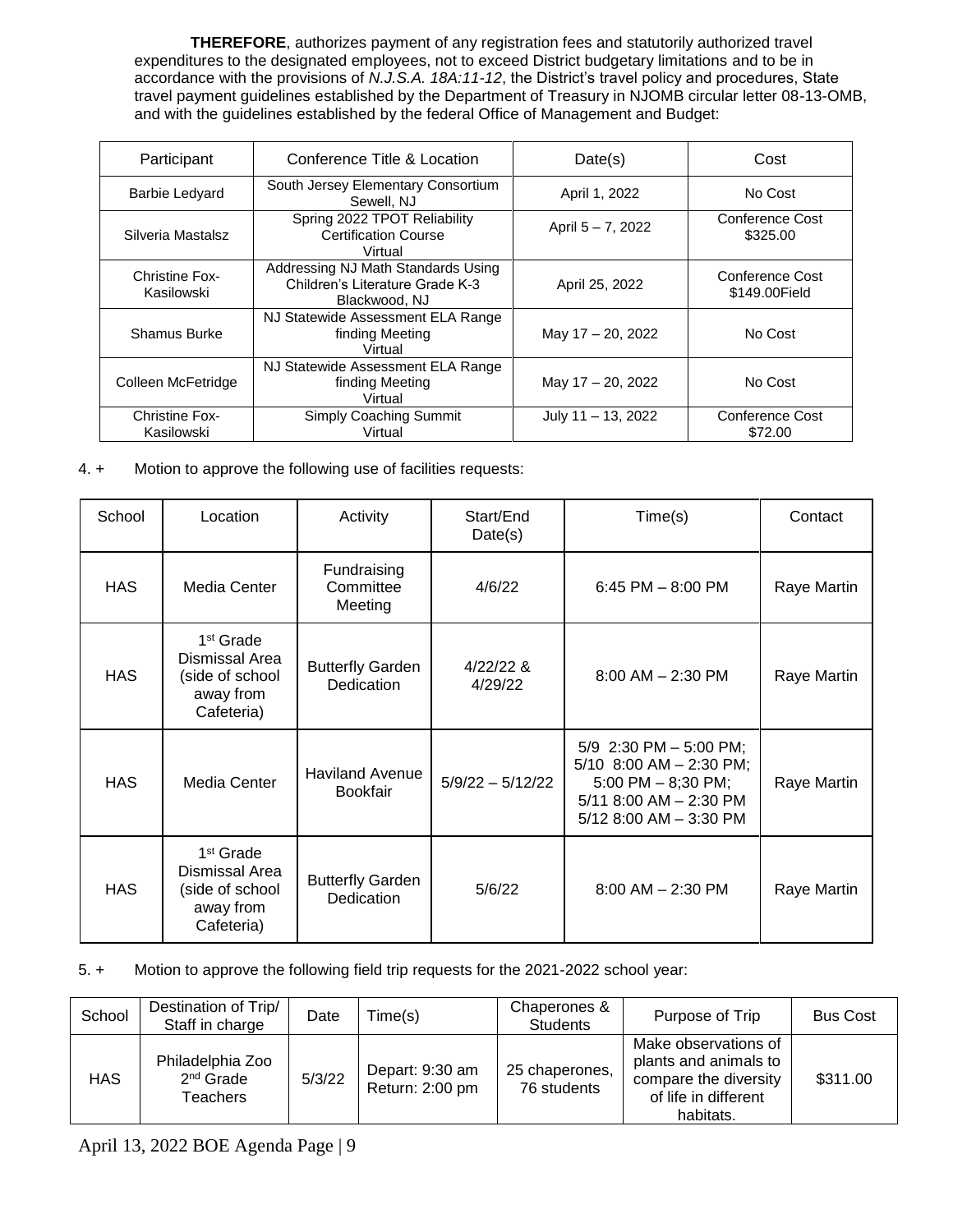| <b>HAS</b> | <b>Memorial Field</b><br>Kindergarten<br><b>Teachers</b>                                             | 5/13/22 | Group $1 -$<br>Depart 10:00 am<br>Group $2 -$<br>Return 11:30 pm;<br>Depart 12:45 pm<br>Return 2:15 pm | 10 chaperones,<br>81 students             | To learn about the<br>game of baseball and<br>what it means to be a<br>part of a team.                                                     | No Cost                               |
|------------|------------------------------------------------------------------------------------------------------|---------|--------------------------------------------------------------------------------------------------------|-------------------------------------------|--------------------------------------------------------------------------------------------------------------------------------------------|---------------------------------------|
| <b>HAS</b> | Philadelphia Zoo<br>1 <sup>st</sup> Grade<br>Teachers                                                | 5/18/22 | Depart 9:00 am<br>Return 2:50 pm                                                                       | 22 chaperones,<br>75 students             | To continue the study<br>of animals and their<br>offspring                                                                                 | \$330.16                              |
| <b>MAS</b> | <b>Hot Wheelz</b><br>Rehn/Falkowski                                                                  | 5/19/22 | Depart: 11:30 am<br>Return: 2:30 pm                                                                    | 2 chaperones,<br>40 students              | 5 <sup>th</sup> grade safety patrol<br>skating party                                                                                       | \$101.53                              |
| <b>MAS</b> | Hershey Park &<br>Chocolate World<br>Rehn/Falkowski                                                  | 5/20/22 | Depart: 7:00 am<br>Return: 8:00 pm                                                                     | 7 chaperones,<br>24 students              | 6 <sup>th</sup> grade appreciation<br>trip for safety patrol                                                                               | No Cost                               |
| <b>AHS</b> | <b>Hershey Park</b><br>R. Latham, M.<br>Tiedeken, G.<br>Smith                                        | 5/6/22  | Depart: 8:15 am<br>Return: 6:30 am                                                                     | 2 chaperones,<br>20 students              | Observe stage<br>setups, and systems<br>operations within the<br>park and advance<br>club participation,<br>camaraderie, and<br>membership | \$594.21                              |
| <b>AHS</b> | Camden County<br>College                                                                             | 5/17/22 | Depart: 8:30 am<br>Return: 1:00 pm                                                                     | 2 chaperones &<br>25 students             | <b>Registration Day</b>                                                                                                                    | No Cost                               |
| <b>AHS</b> | Mt. Laurel Funplex<br>DeLoach/Sweeney                                                                | 6/2/22  | Depart: 9:00 am<br>Return: 2:30 pm                                                                     | 4 chaperones &<br>parents, 85<br>students | SH Band and Choir<br>Spring Trip &<br>Celebration                                                                                          | \$569.41                              |
| <b>AHS</b> | <b>Wildwood Peer</b><br>Leadership Conf.<br>D. Schwab, C.<br>Sylvester, A.<br>LaCasse, Mary<br>Knoll | 6/9/22  | Depart 8:30 am<br>Return 4:00 pm                                                                       | 4 chaperones,<br>30 students              | Leadership<br>Conference                                                                                                                   | \$354.81                              |
| <b>MAS</b> | <b>AHS Auditorium</b>                                                                                | 6/15/22 | Depart 9:00 am<br>Return 10:45 am                                                                      | 10 chaperones,<br>89 students             | <b>Promotion Practice</b>                                                                                                                  | \$130.34<br>(in the event<br>of rain) |

6. Motion to approve homebound instruction for the following student(s):

| <b>STUDENT ID#</b> | <b>DATE</b>                                                                                                        |
|--------------------|--------------------------------------------------------------------------------------------------------------------|
| 00444              | Home instruction effective retroactively to March 7, 2022 – April 7, 2022                                          |
| 10632              | Home instruction effective retroactively to February 22, 2022 - March 22, 2022;<br>March 23, 2022 - April 27, 2022 |
| 10512              | Home instruction effective retroactively to February 28, 2022 – April 14, 2022                                     |
| 42803              | Home instruction effective retroactively to April 4, 2022 – May 4, 2022                                            |

- 7. Motion to approve Audubon High School to continue the cooperative sports swim program with Collingswood High School for the 2022-2023 and 2023-2024 school year.
- 8. Motion to approve the high school varsity softball team to travel, via airplane, to Myrtle Beach for a softball tournament during spring break, departing on April 19, 2022 and returning on April 23, 2022 with funding provided by the Audubon Softball Booster with no cost to the Board.
- 9. Motion to approve the high school varsity baseball team to travel, via bus, to Myrtle Beach for a baseball tournament during spring break, departing on April 16, 2022 and returning on April 23, 2022 with funding provided by the Audubon Softball Booster with no cost to the Board.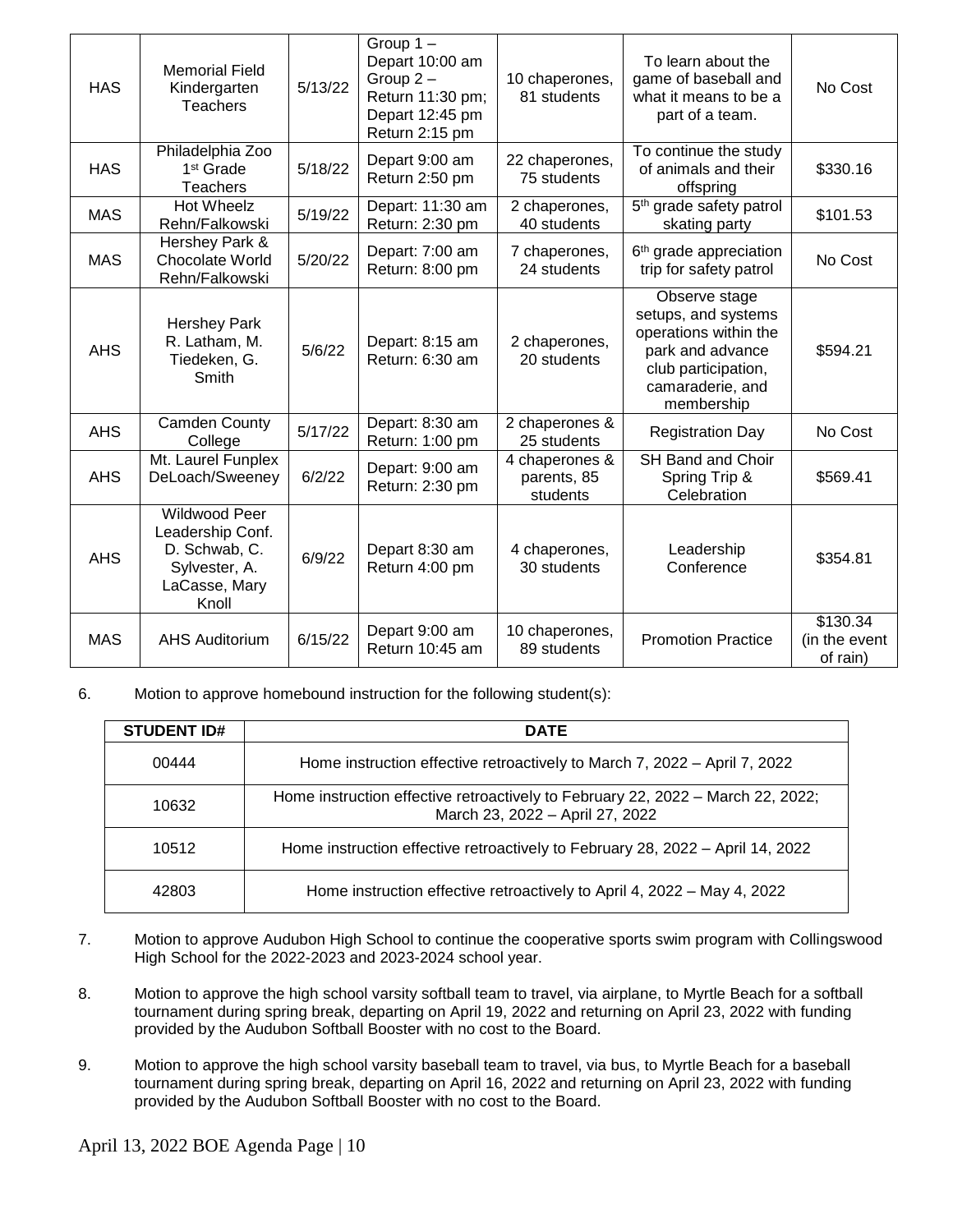10. Motion to approve the submission of the proposed Comprehensive Equity Plan Statement of Assurance for the 2022-2023 school year.

Comprehensive Equity Plan Statement of Assurance

11. Motion to revise the 2021-2022 District calendar:

May 24<sup>th</sup> changed to May 16<sup>th</sup> (Early dismissal High School students only) May  $25<sup>th</sup>$  changed to May 17<sup>th</sup> (Early dismissal High School students only)

District Calendar 2021-2022

Motion to Approve Items 1 through 11: \_\_\_\_\_\_\_\_\_\_\_\_\_\_\_\_\_\_\_ Second: \_\_\_\_\_\_\_\_\_\_\_\_\_\_\_\_\_\_\_\_

#### **Roll Call**

| Ammie Davis       | Joseph Ryan               | Tara Butrica    | Nancy Schiavo |
|-------------------|---------------------------|-----------------|---------------|
| Joseph Miller     | <b>Christopher Proulx</b> | Lori Cassidy    |               |
| James Blumenstein | Allison Cox               | Andrea Robinson |               |

#### **XV. HUMAN RESOURCES: Chairperson: Mrs. Davis, Committee Members: Ms. Cassidy, Ms. Cox, and Mrs. Schiavo, Alternate: Ms. Butrica**

#### **Board of Education Goals**

- To continue to provide equitable access to a rigorous curriculum while focusing on improving student achievement and decreasing the achievement gaps.
- $\div$  To maintain a cost-effective budget that provides for educational resources, supports a preventative maintenance program, and encourages and facilitates long-range facility improvements.
- $\clubsuit$  To foster a positive school climate and culture in order to positively impact student motivation, engagement, and achievement.
- 1. Motion to approve and adopt the newly created Paraprofessional: Hallway/Bathroom Monitor job description.

Paraprofessional: Hallway/Bathroom Monitor Job Description

2. Motion to approve and adopt the newly created Master Teacher: Early Childhood (PK-3) job description.

Master Teacher: Early Childhood (PK-3) Job Description

- 3. Motion to approve the part-time General Aide (Hallway/Bathroom Monitor) agreement for Jerry Christian, at the Audubon Jr./Sr. High School effective retroactively to March 29 , 2022 through June 16, 2022 for the 2021-2022 school year in accordance with the 2021-2024 negotiated contract between the Audubon Board of Education and the Audubon Education Association at Step 7, \$17.47 per hour, FTE 0.87, 29.5 hours per week, pending the completion of all Audubon Board of Education and New Jersey Department of Education requirements, at the recommendation of the Superintendent of Schools.
- 4. Motion to approve the part-time General Aide (Hallway/Bathroom Monitor) agreement for Daniel Nicholson, at the Audubon Jr./Sr. High School effective retroactively to March 30, 2022 through June 16, 2022 for the 2021-2022 school year in accordance with the 2021-2024 negotiated contract between the Audubon Board of Education and the Audubon Education Association at Step 7, \$17.47 per hour, FTE 0.87, 29.5 hours per week, pending the completion of all Audubon Board of Education and New Jersey Department of Education requirements, at the recommendation of the Superintendent of Schools.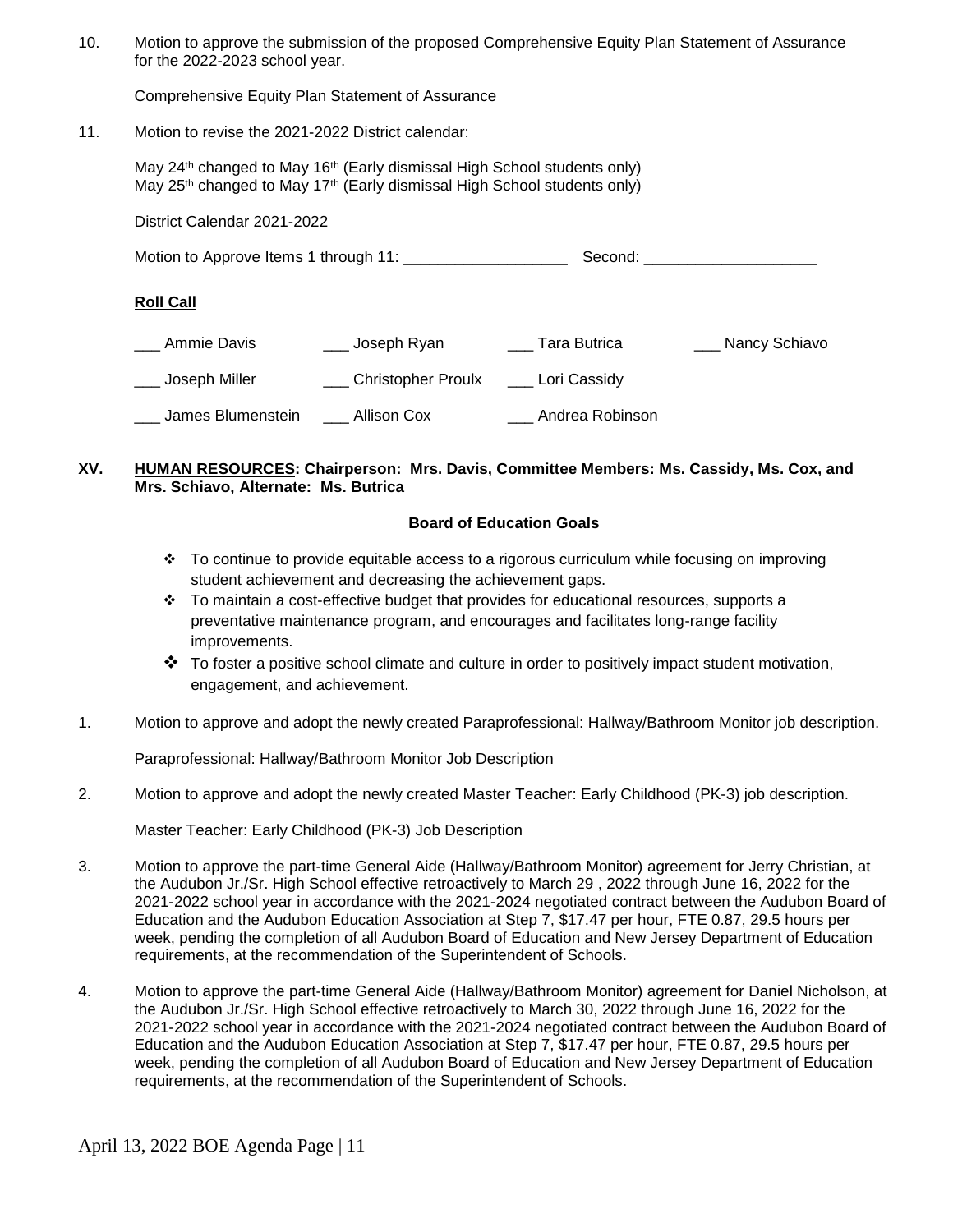- 5. Motion to approve the part-time General Aide (Hallway/Bathroom Monitor) agreement for Stacy Williamson, at the Audubon Jr./Sr. High School effective retroactively to March 28, 2022 through June 16, 2022 for the 2021-2022 school year in accordance with the 2021-2024 negotiated contract between the Audubon Board of Education and the Audubon Education Association at Step 6 BA, \$17.09 per hour, FTE 0.87, 29.5 hours per week, pending the completion of all Audubon Board of Education and New Jersey Department of Education requirements, at the recommendation of the Superintendent of Schools.
- 6. + Motion to approve the Long Term Substitute Teacher of Special Education agreement for Darian Coleman at the Mansion Avenue School, effective retroactively to April 11, 2022 through June 17, 2022, in accordance with the negotiated 2021-2024 contract between the Audubon Board of Education and the Audubon Education Association at \$260.00 per diem, no benefits; time worked does not count towards the acquisition of tenure. Final approval is pending the completion of all Audubon Board of Education and New Jersey Department of Education requirements at the recommendation of the Superintendent of Schools.
- 7. Motion to revise a request from employee #1272, to extend an Unpaid Leave of Absence, effective January 26, 2022 through September 30, 2022.
- 8. Motion to revise the long-term substitute Health and Physical Education Teacher contract Justin Pajic from November 10, 2021 through September 30, 2022 at BA Step 1 (\$260.00 per day) no benefits; time worked does not count towards the acquisition of tenure. Final approval is pending the completion of all Audubon Board of Education and New Jersey Department of Education requirements, as recommended by the Superintendent of Schools.
- 9. Motion to revise a request from employee #1473, to extend an Unpaid Leave of Absence, effective December 15, 2021 to December 31, 2022.
- 10. Motion to approve the following staff member for the Peer Tutor Program, two days per week, in the Media Center, at the AEA negotiated Non-instructional rate of \$30.00/hour, at the recommendation of the Superintendent of Schools. Paid through the ARP-ESSER Grant.

| $\Omega$      | osition/Activity                      | ıme                         |
|---------------|---------------------------------------|-----------------------------|
| ∟m⊪<br>∖rrer. | Supervisor<br>$    -$<br>Peel<br>utor | 41<br>pm<br>nm<br>.45<br>J. |

11. + Motion to rescind the following staff member from providing five hours of new teacher support and mentoring for the 2021-22 school, year, at the non-instructional contractual rate of \$30.00 per hour for a total of \$150.00 per staff member, at the recommendation of the Superintendent of Schools.

| New Teacher        | School/Subject          | Mentor         |
|--------------------|-------------------------|----------------|
| Stephanie Berenato | MAS - Special Education | Terri Salamone |

12. + Motion to approve the following mentors for the 2021-2022 school year; the novice teacher will compensate the mentor as per state regulations, at the recommendation of the Superintendent of Schools:

| New Teacher        | School/Subject          | Mentor         |
|--------------------|-------------------------|----------------|
| Stephanie Berenato | MAS - Special Education | Terri Salamone |

13. Motion to approve the following staff member to provide five hours of new teacher support and mentoring for the 2021-22 school, year, at the non-instructional contractual rate of \$30.00 per hour for a total of \$150.00 per staff member, at the recommendation of the Superintendent of Schools.

| New Teacher | School/Subject | Mentor |
|-------------|----------------|--------|
|-------------|----------------|--------|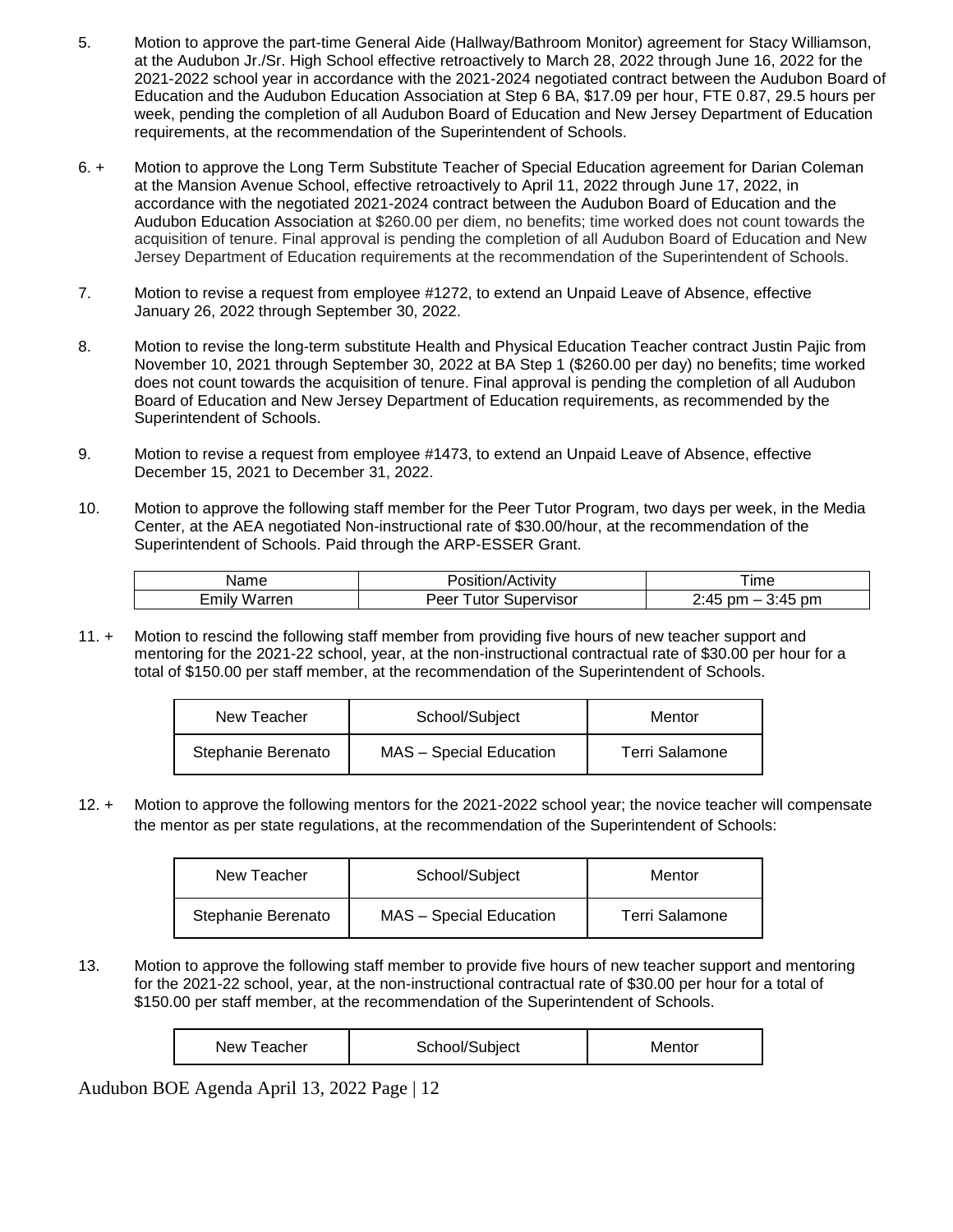| Valeria Henkel | AHS - Spanish | <b>Christine Karageorgis</b> |
|----------------|---------------|------------------------------|
|----------------|---------------|------------------------------|

14. Motion to approve a request from employee #1432, to invoke the Federal Family Medical Leave Act, effective April 4, 2022 to April 29, 2022:

April 4, 2022 through April 29, 2022 Paid Leave (14 sick days)

April 4, 2022 through April 29, 2022 Federal FMLA

15. + Motion to approve a request from employee #1651, for a Paid Leave of Absence, effective May 4, 2022 through May 20, 2022.

May 4, 2022 through May 20, 2022 **Paid Leave (13 sick days)** 

Motion to Approve Items 1 through 15:  $\qquad \qquad$  Second:  $\qquad$ 

## **Roll Call**

\_ Ammie Davis \_\_\_\_\_\_\_\_ Joseph Ryan \_\_\_\_\_\_\_\_ Tara Butrica \_\_\_\_\_\_\_\_\_\_ Nancy Schiavo

Loseph Miller **Lace Let Christopher Proulx** Lori Cassidy

- \_\_\_ James Blumenstein \_\_\_ Allison Cox \_\_\_ Andrea Robinson
- 16. Motion to approve a request from employee #1519, to invoke the Federal Family Medical Leave Act, effective March 25, 2022 to May 6, 2022:

| March 25, 2022 through May 6, 2022 | Paid Leave (24 sick days) |
|------------------------------------|---------------------------|
| March 25, 2022 through May 6, 2022 | Federal FMLA              |

17. + Motion to approve a request from employee #1840, to invoke the Federal Family Medical Leave Act, effective September 1, 2022 to March 31, 2023:

| September 1, 2022 through September 29, 2022 | Paid Leave (19 sick days) |
|----------------------------------------------|---------------------------|
| September 30, 2022 through March 31, 2023    | <b>Unpaid Leave</b>       |
| September 1, 2022 through September 29, 2022 | Federal FMLA (4 weeks)    |
| September 30, 2022 through December 22, 2022 | <b>NJ Family Leave</b>    |

- 18. Motion to revise a request from employee #232, to extend a Paid Leave of Absence, effective December 21, 2021 to June 6, 2022:
- 19. + Motion to revise the long term substitute, part-time Instructional Aide agreement for Kathleen Stone, at the Mansion Avenue School effective retroactively to October 27, 2021 through June 17, 2022 for the 2021-2022 school year in accordance with the 2021-2024 negotiated contract between the Audubon Board of Education and the Audubon Education Association at \$96.00 per day, FTE 0.87, 29.5 hours per week, pending the completion of all Audubon Board of Education and New Jersey Department of Education requirements, at the recommendation of the Superintendent of Schools.
- 20. + Motion to approve the Master Teacher: Early Childhood (PK-3) contract for Silveria Mastalsz, at the Audubon Park Preschool and Haviland Avenue Elementary School, for the 2021-2022 school year Step 7, BA, FTE 1.0 effective retroactively to March 7, 2022 in accordance with the negotiated 2021-2024 contract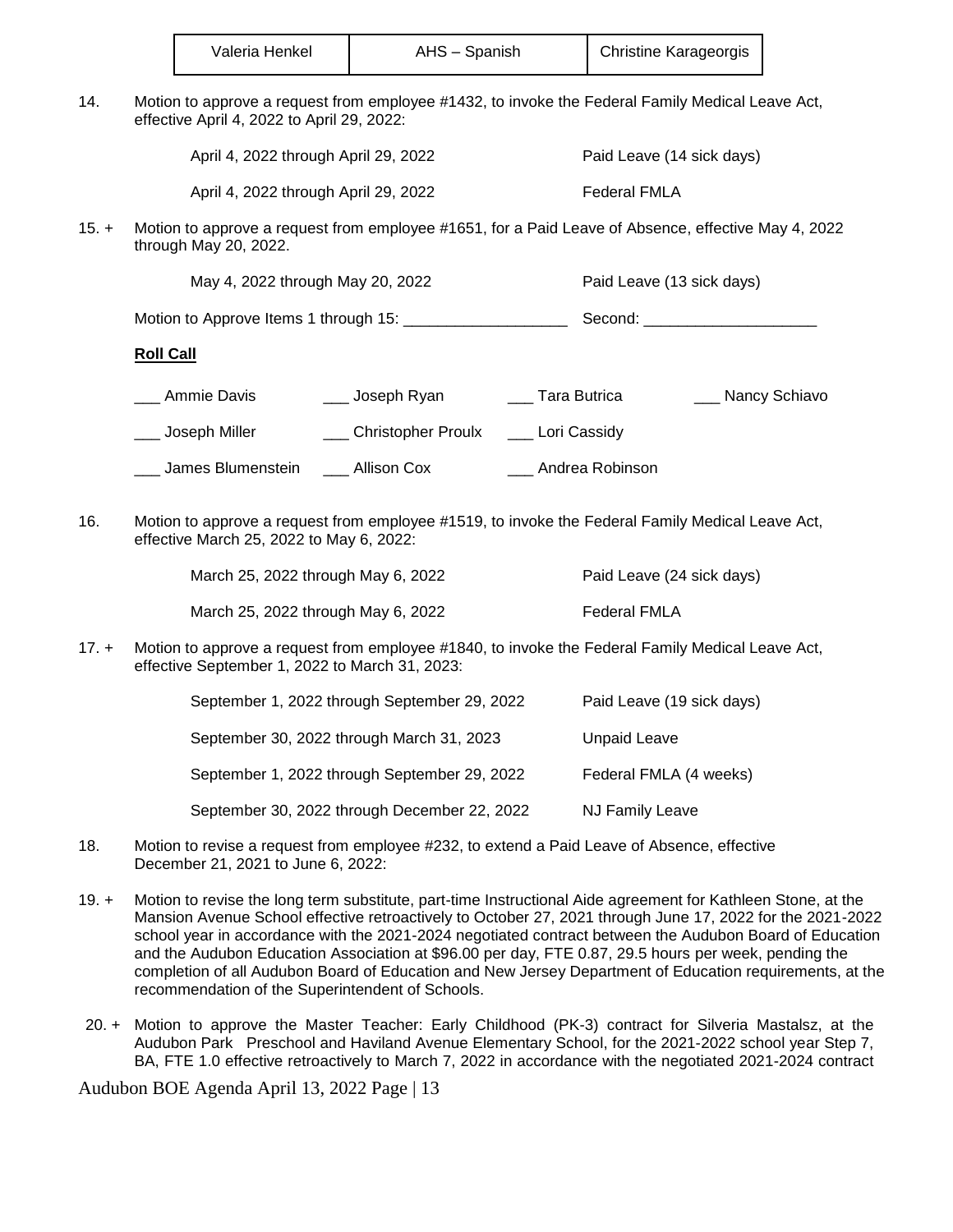between the Audubon Board of Education and the Audubon Education Association, at the recommendation of the Superintendent of Schools.

- 21. Motion to approve Scott Oswald as the Interim Principal at the Audubon Junior-Senior High School effective retroactively to April 11, 2022 through May 13, 2022 at \$550.00 per diem, 2 to 3 days per week, without benefits. Final approval is pending the completion of all Audubon Board of Education and New Jersey Department of Education requirements, as recommended by the Superintendent of Schools.
- 22. Motion to revise the long-term substitute School Psychologist agreement for Suzanne McMaster effective October 1, 2021 through December 31, 2022 at \$277.00 per diem, no benefits; time worked does not count towards the acquisition of tenure. Final approval is pending the completion of all Audubon Board of Education and New Jersey Department of Education requirements, as recommended by the Superintendent of Schools.
- 23. + Motion to accept, with best wishes, the letter of resignation from Deborah Allen, Custodian at the Audubon Park Preschool, effective retroactively to April 4, 2022.
- 24. + Motion to approve the following staff members for the STEAM Amusement Park Challenge at Mansion Avenue School. The program will run 4 days. Student contact time 3:00pm-4:30pm (\$40.00/hour); Preparation time (One hour per day of program @ \$30.00/hour).The dates of the program are May 9, 10, 11 and 12. Each staff member will receive up to \$280.00; Substitutes do not receive preparation pay. Paid through the ARP-ESSER Grant. Full motion at the recommendation of the Superintendent of Schools:
	- STEAM Leader 1 Tricia Martel
	- STEAM Leader 2 Janine Gilbrook
- 25. Motion to approve the following as district substitute teachers, secretaries, and custodians for the 2021- 2022 school year, on an emergent basis, pending completion of all district and state requirements, at the recommendation of the Superintendent of Schools.
	- Ryan Maltman Substitute Teacher
	- Dillon Prim Substitute Custodian
- 26. Motion to approve the following paid spring coaching positions for the 2021-2022 school year based on the negotiated agreement between the Audubon Education Association and the Audubon Board of Education, pending the completion of all Audubon Board of Education and New Jersey Department of Education requirements, at the recommendation of the Superintendent of Schools.

As a result of the health-related closures due to COVID-19, payments and stipends may be impacted by cancellation of events, school closures, hybrid schedules, etc. The following stipends will be compensated as follows for the 2021-2022 school year:

| Cancelation of Season/Event                                                                             |        |  |
|---------------------------------------------------------------------------------------------------------|--------|--|
| When notified;<br>one week or more prior to the start of the season or<br>three days prior to the event | 0.0%   |  |
| School Closure & Hybrid Schedules                                                                       |        |  |
| Greater Than 50% of Season or Event Occurred                                                            | 100.0% |  |
| Greater Than or Equal to 25% and<br>Less Than or Equal to 50%                                           | 50.0%  |  |
| Greater than 7 practices and Less Than 25%                                                              | 25.0%  |  |

- Athletic Season = First official practice to sectional start or school closure
- Extracurricular Season = First official practice to culminating event or school closure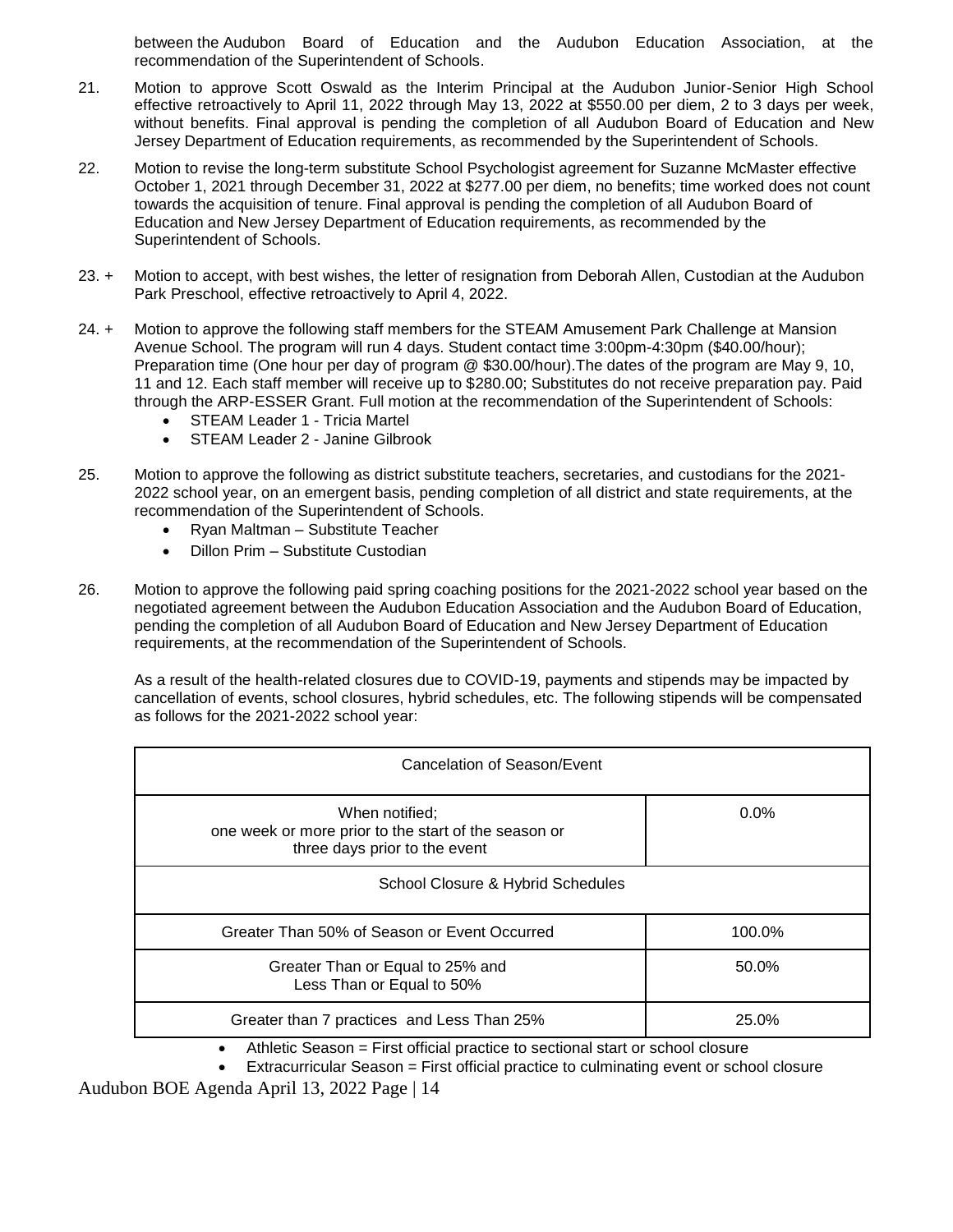| <b>NAME</b>      | <b>POSITION</b>        | <b>AMOUNT</b> |
|------------------|------------------------|---------------|
| Rodger Houghkirk | Boys' Track Assistant  | \$5,071.00    |
| Kim Johnson      | Girls' Track Assistant | \$5,071.00    |

27. Motion to approve the following paid fall coaching positions for the 2022-2023 school year based on the negotiated agreement between the Audubon Education Association and the Audubon Board of Education, pending the completion of all Audubon Board of Education and New Jersey Department of Education requirements, at the recommendation of the Superintendent of Schools.

As a result of the health-related closures due to COVID-19, payments and stipends may be impacted by cancellation of events, school closures, hybrid schedules, etc. The following stipends will be compensated as follows for the 2021-2022 school year:

| Cancelation of Season/Event                                                                             |         |  |
|---------------------------------------------------------------------------------------------------------|---------|--|
| When notified;<br>one week or more prior to the start of the season or<br>three days prior to the event | $0.0\%$ |  |
| School Closure & Hybrid Schedules                                                                       |         |  |
| Greater Than 50% of Season or Event Occurred                                                            | 100.0%  |  |
| Greater Than or Equal to 25% and<br>Less Than or Equal to 50%                                           | 50.0%   |  |
| Greater than 7 practices and Less Than 25%                                                              | 25.0%   |  |

Athletic Season = First official practice to sectional start or school closure

Extracurricular Season = First official practice to culminating event or school closure

| <b>NAME</b>   | <b>POSITION</b>         | <b>AMOUNT</b> |
|---------------|-------------------------|---------------|
| Luca Rupertus | Freshman Football Coach | \$2903.00     |

28. Motion to approve the following drivers, for the high school varsity baseball team, to travel to Myrtle Beach for a baseball tournament departing on April 16, 2022 and returning on April 23, 2022.

Wade Gies **Tyler Inkster Tyler Inkster** Richard Horan Jr.

Zachary Jakubowski George Kaufman Jr.

29. Motion to approve the following volunteer (un-paid) spring coaching positions for the 2021-2022 school year pending the completion of all Audubon Board of Education and New Jersey Department of Education requirements at the recommendation of the Superintendent of Schools:

| Name            | Sport/Activity |
|-----------------|----------------|
| Joseph Finnegan | Baseball       |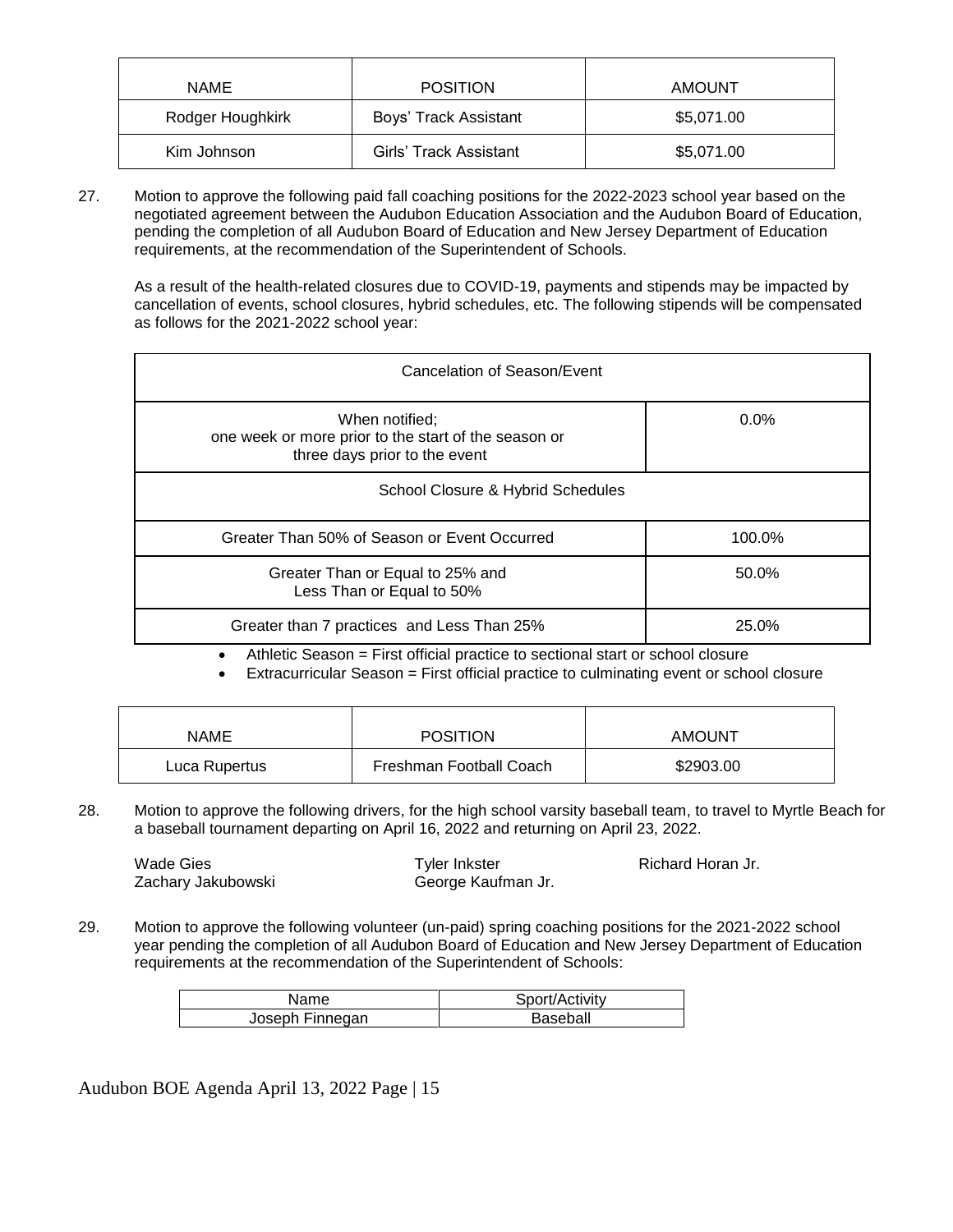30. Motion to approve Devon Schwab, AHS School Counselor/Anti-Bullying Specialist as an additional staff member to serve with the Principal, Mike Nicholson, on the Audubon High School Safety Team for the 2021-22 school year, at the non-instructional contractual rate of \$30.00 per hour.

|                   |                    |                 | Second: the contract of the contract of the contract of the contract of the contract of the contract of the contract of the contract of the contract of the contract of the contract of the contract of the contract of the co |
|-------------------|--------------------|-----------------|--------------------------------------------------------------------------------------------------------------------------------------------------------------------------------------------------------------------------------|
| <b>Roll Call</b>  |                    |                 |                                                                                                                                                                                                                                |
| Ammie Davis       | ___ Joseph Ryan    | Tara Butrica    | ___ Nancy Schiavo                                                                                                                                                                                                              |
| Joseph Miller     | Christopher Proulx | Lori Cassidy    |                                                                                                                                                                                                                                |
| James Blumenstein | Allison Cox        | Andrea Robinson |                                                                                                                                                                                                                                |

- 31. + Motion to approve Denise Murphy as an additional Homework Club Tutor for at Mansion Avenue School from April 4 through the end of May 2022. Student contact time 3:00pm – 4:30pm (\$40.00/hour); Preparation time (One hour per day of program @ \$30.00/hour).The dates of the program are up to 2 days per week from April 4<sup>th</sup> to the end of May 2022. Compensation will not exceed \$800.00; Substitutes do not receive preparation pay. Paid through the ARP-ESSER Grant. Full motion at the recommendation of the Superintendent of Schools.
- 32. + Motion to approve the following staff members to facilitate the After-School-tutoring sessions for identified students at Mansion Avenue School. The program will run up to 2 days per week for up to 10 weeks. Student contact time 3:00pm – 4:00pm (\$40.00/hour); Preparation time (One hour per day of program @ \$30.00/hour).The dates of the program are May April 25, , 2022 through May 31, 2022. Each staff member will receive up to \$840.00; Substitutes do not receive preparation pay. Paid through the ARP-ESSER Grant. Full motion at the recommendation of the Superintendent of Schools:
	- Jen Beebe
	- Lisa Buzby
	- Eunice Englehart
	- Colleen McFetridge
	- Natalie Thorndike
- 33. + Motion to approve the following staff members to facilitate the Reading Rockstar Club for identified students at Haviland Avenue School. The program will run 28 days. Student contact time 2:45 - 3:15 (\$40.00/hour); Preparation time (One hour per day of program @ \$30.00/hr.).The dates of the program are April 25, 26, 27, 28 and May 2, 3, 4, 5, 9, 10, 11, 12, 16, 17, 18, 19, 23, 24, 25, 26, 30, 31 and June 1, 2, 6, 7, 8, 9. Each staff member will receive up to \$1,400.00; Substitutes do not receive preparation pay. Paid through the ARP-ESSER Grant. Full motion at the recommendation of the Superintendent of Schools:
	- Christine Brady
	- Jennifer McClellan
- 34. + Motion to approve the following staff members to facilitate the Math Maniacs Club for identified students at Haviland Avenue School. The program will run 14 days. Student contact time is 30 minutes per day, 2 days per week (\$40.00/hour)(grade level specific times are outlined below); Preparation time (One hour per day of program @ \$30.00/hr).The dates of the program are April 25, 27, and May 2, 4, 9, 11, 16, 18, 23, 25, 30 and June 1, 6, 8. Each staff member will receive up to \$700.00. Substitutes do not receive preparation pay. Paid through the ARP-ESSER Grant. Full motion at the recommendation of the Superintendent of Schools:
	- Rose Lang Grade 2 Tuesdays and Wednesdays, as outlined above, from 7:25 7:55 am.
	- Amy Phillips Grade 1 Tuesdays and Wednesdays, as outlined above, from 7:25 7:55 am.
	- Brittany Green Kindergarten Tuesdays and Wednesdays, as outlined above, 7:25 7:55 am.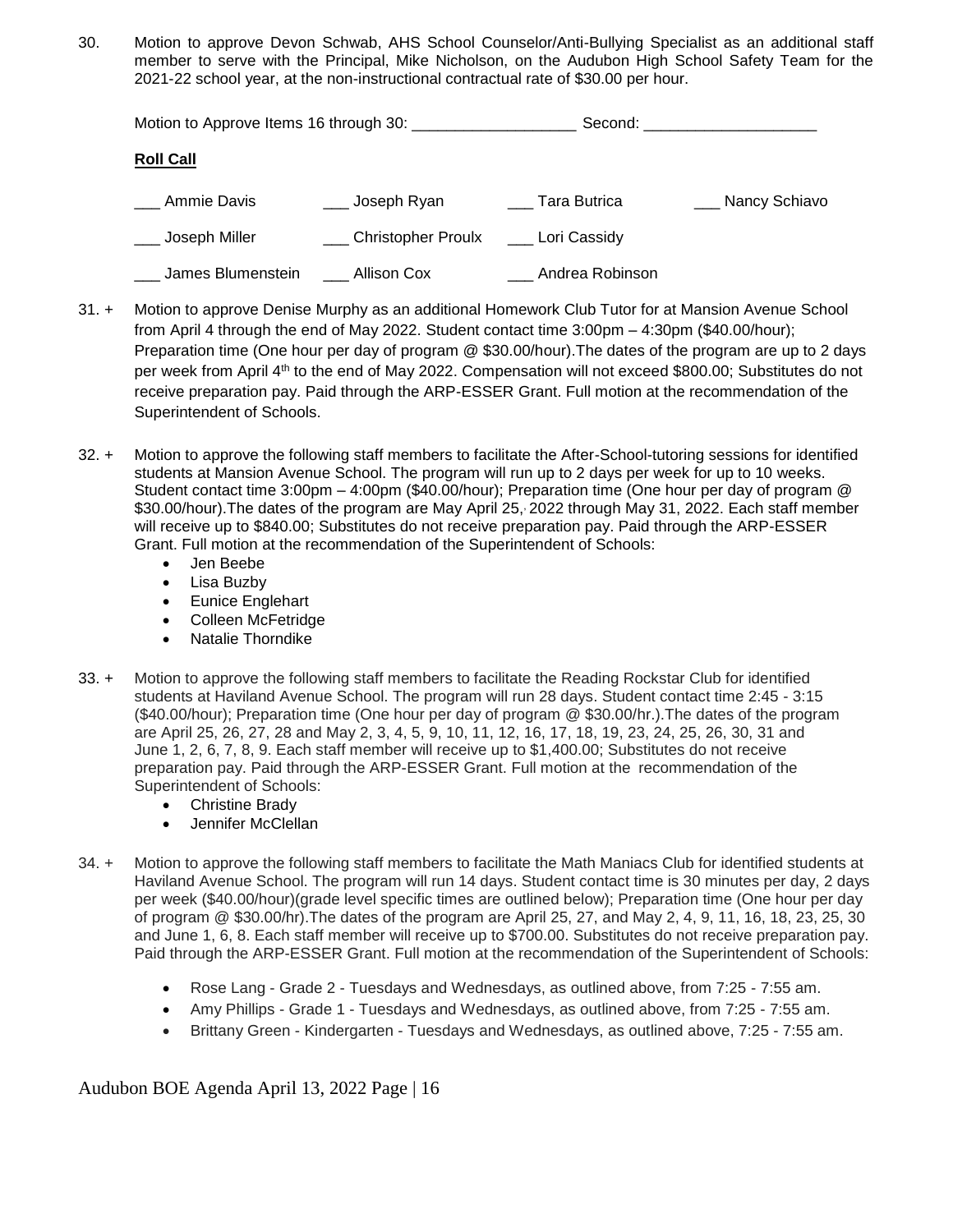35. + Motion to approve the following staff members as Summer Bridge Program Instructors supported through Title I and ESSER funds for fifteen (15) days over the summer, at the instructional rate of \$40.00 for 3 hours each day and at the daily planning rate of \$30 for 1 hour each day. Each instructors will be compensated for pre-planning (6 hours) and debriefing & data collation (2 hours) at the planning rate of \$30.00 per hour, at the recommendation of the Superintendent of Schools:

| <b>Position</b> | Name                    |
|-----------------|-------------------------|
| Teacher         | <b>Bridget Bialecki</b> |
| Teacher         | Silveria Mastalsz       |
| Teacher         | <b>Brittany Green</b>   |
| Teacher         | Amy Phillips            |
| Teacher         | <b>Christine Brady</b>  |
| Teacher         | Diebra Newman           |
| Teacher         | Lisa Buzby              |
| Teacher         | Denise Murphy           |
| Teacher         | Kelly Angelone          |
| Teacher         | Sharon McLaren          |
| Teacher         | Stephanie Berenato      |
| Teacher         | <b>Becky Gilbert</b>    |
| Counselor       | Maria McCutcheon        |
| Counselor       | Wendy Van Fossen        |
| Counselor       | Rachel Simonetti        |
| Counselor       | <b>Emily Warren</b>     |
| Counselor       | Kevin Chau              |

- 36. + Motion to approve Monica Ochal as the school nurse supporting the Summer Bridge Program supported through Title I funds for fifteen (15) days over the summer, Monday and Tuesday 8:30AM to 11:30AM at the instructional rate of \$40.00 for 3 hours each day, at the recommendation of the Superintendent of Schools.
- 37. Motion to approve the following staff members to facilitate Professional Learning during the April 28, 2022 District In Service; up to 2 hour of prep per topic at the non-instructional AEA contractual rate of \$30 per hour per staff member and up to 1 hour per topic at the AEA contractual rate of \$60 per hour per staff member, at the recommendation of the Superintendent of Schools.

| Kate Wilson<br>Melissa Cecchini<br>Catherine Gidiunis | Ryan Latini |  |
|-------------------------------------------------------|-------------|--|
|-------------------------------------------------------|-------------|--|

- 38. Motion to approve the following staff members to facilitate the School Gardening Club at Mansion Avenue School. The program will run 7 days. Student contact time 3:00pm – 4:30pm (\$40.00/hour); Preparation time (One hour per day of program @ \$30.00/hour).The dates of the program are April 19, May 6, 13, 20, 27, June 3, 10, 2022. Each staff member will receive up to \$490.00; Substitutes do not receive preparation pay. Paid through the ARP-ESSER Grant. Full motion at the recommendation of the Superintendent of Schools:
	- Elizabeth McCurdy
	- Colleen McFetridge
- 39. Motion to approve the following staff members for the School Climate committee, at the recommendation of the Superintendent of Schools.

| Kate Wilson        | Wendy Van Fossen     | Dawn Bentley       | <b>Ashley McGuire</b>   |
|--------------------|----------------------|--------------------|-------------------------|
| Colleen McFetridge | Cara Novick          | Nicole Racite      | <b>Bridget Bialecki</b> |
| Melissa Falkowski  | Lisa McGilloway      | Stephanie Berenato | Kristina Filachek       |
| Diebra Newman      | <b>Tricia Martel</b> |                    |                         |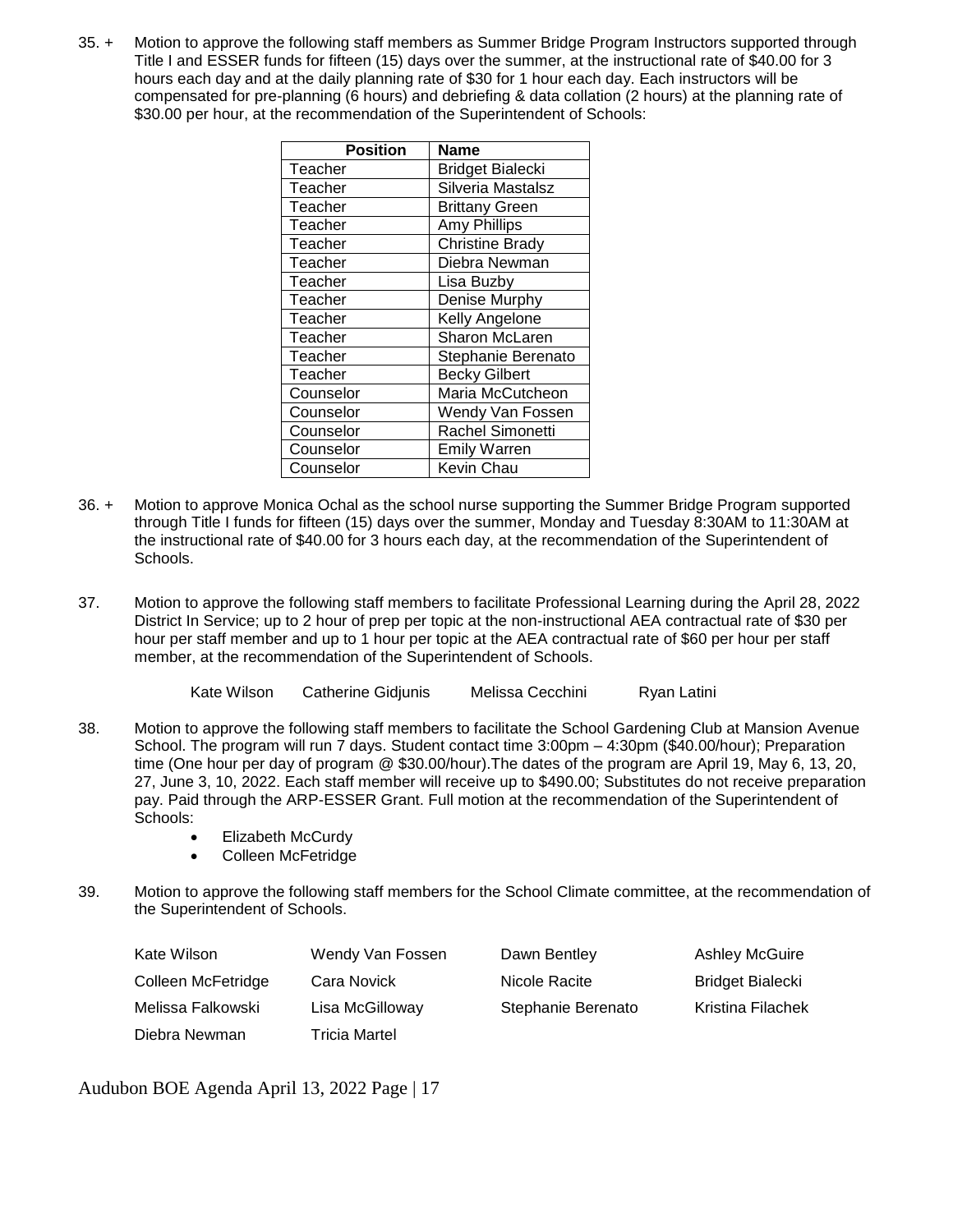40. Motion to approve the following staff members to prepare the portfolio assessment, up to fourteen (14) hours, at the instruction rate of \$40.00 per hour, up to fourteen (14) hours of prep at the non-instructional rate of \$30.00 per hour, at the recommendation of the Superintendent of Schools. Paid through the ARP-ESSER Grant.

Kate Wilson Erica Wenzel

41. Motion to approve the following staff members for the one-on-one tutoring program for special education students in kindergarten through twelfth grade for a duration of up to six weeks and up to two one-hour sessions per week. Direct tutoring time to be arranged with parent and tutor before or after school hours (\$40.00/hour); preparation time (two hours per session of tutoring, \$30.00/hr.). The program will run as a spring session, to begin the week of April 11th and continue for up to six weeks (through May 27th). Paid through the ARP-ESSER Grant. Full motion at the recommendation of the Superintendent of Schools:

| <b>Position</b><br><b>Staff Member</b> |                         |
|----------------------------------------|-------------------------|
| <b>Elementary Teacher</b>              | <b>Theresa Salamone</b> |
| <b>Elementary Teacher</b>              | Carrie Figueroa         |
| <b>Elementary Teacher</b>              | Nicole Racite           |
| <b>High School Teacher</b>             | Larae Drinkhouse        |
| <b>High School Teacher</b>             | Kate Lin                |

- 42. Motion to approve the part-time Special Education Aide contract for Samantha Wallace, at the Haviland Avenue Elementary School, for the 2021-2022 school year, Step 4, 60 Credits, FTE 0.87 effective April 14, 2022 in accordance with the negotiated 2021-2024 contract between the Audubon Board of Education and the Audubon Education Association, at the recommendation of the Superintendent of Schools.
- 43. Motion to rescind the following 2021-2022 Fall Athletic Department/Coaching Staff position.

| Name         | Sport/Activity | Position             | Contractual<br>Rate |
|--------------|----------------|----------------------|---------------------|
| Kavla Wasson | Band           | Assistant Band Coach | \$2,988.55          |

Motion to Approve Items 31 through 43: \_\_\_\_\_\_\_\_\_\_\_\_\_\_\_\_\_\_\_ Second: \_\_\_\_\_\_\_\_\_\_\_\_\_\_\_\_\_\_\_\_

#### **Roll Call**

| Ammie Davis       | Joseph Ryan        | Tara Butrica    | Nancy Schiavo |
|-------------------|--------------------|-----------------|---------------|
| , Joseph Miller   | Christopher Proulx | Lori Cassidy    |               |
| James Blumenstein | Allison Cox        | Andrea Robinson |               |

# **XVI. REPORTS:**

#### **XVII**. HIB District Report

| April 2022       | <b>BULLYING INCIDENTS REPORT</b> |         |       |
|------------------|----------------------------------|---------|-------|
| <b>SCHOOL</b>    | <b>Confirmed HIB</b>             | Non-HIB | Total |
| AHS #8443, #8457 |                                  |         |       |
| <b>MAS</b>       |                                  |         |       |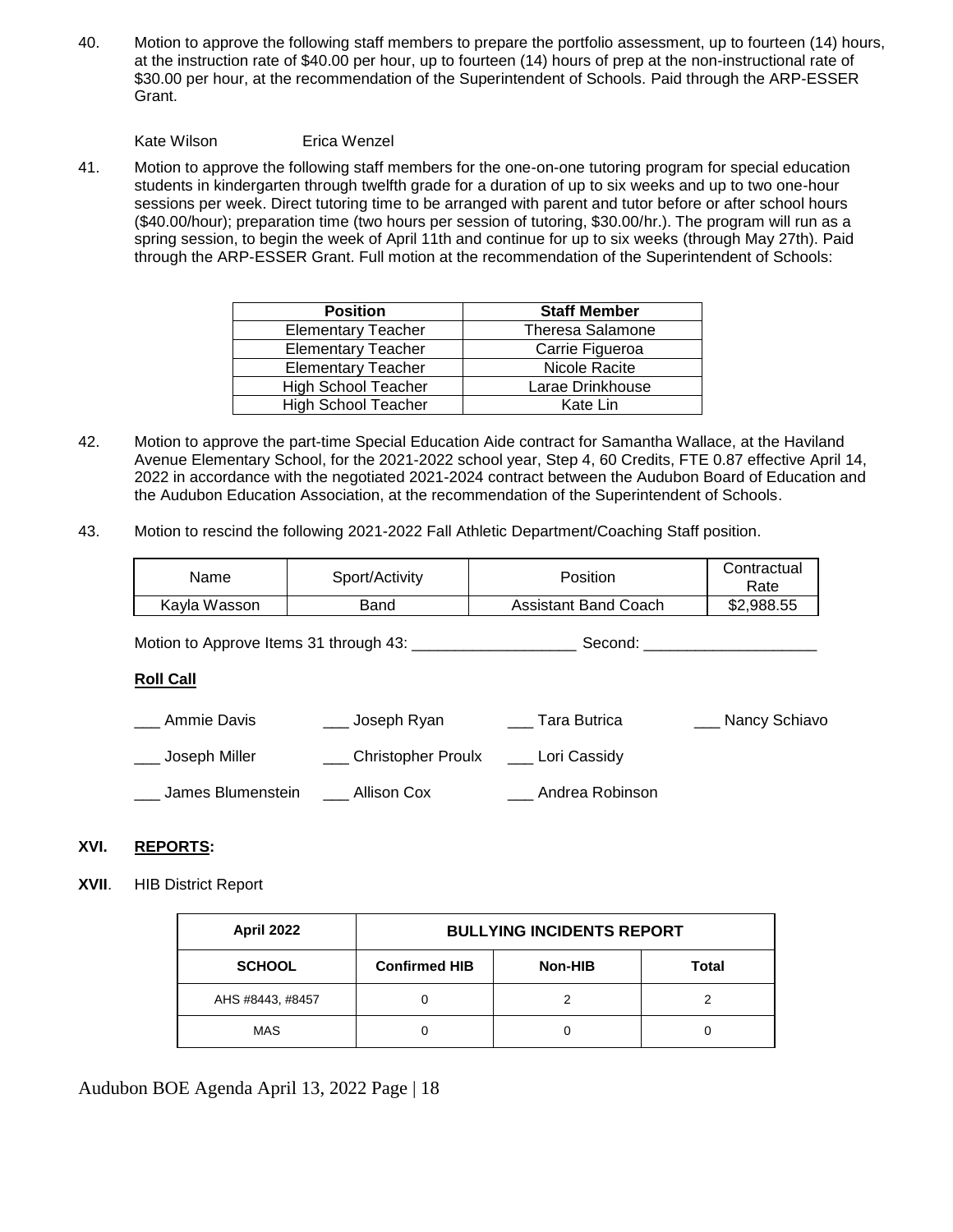| HAS         |  |  |
|-------------|--|--|
| <b>APPS</b> |  |  |

# **XVIII**. Superintendent's Report

- **XIX.** Special Program Representatives:
	- A. CCESC Rep. Rotation: **Joseph Miller**
	- B. CCSBA Rep. Rotation: **Ammie Davis**
	- C. Audubon Education Foundation: **Lori Cassidy**
- **XX.** Board Member Comments

# **XXI. Public Participation:** (Open Discussion)

The Board of Education recognizes the value of public comment on educational issues and the importance of allowing members of the public to express themselves on school matters of community interest.

In order to permit the fair and orderly expression of such comment, the Board has set aside two portions of this Board meeting for public comment on any school or school district issue that a member of the public feels may be of interest to the residents of the school district.

For the first portion, public comments are invited on matters pertaining only to the agenda for tonight's meeting. For the second portion, public comments are invited on all matters pertaining to the school district.

Participants should announce their name, address, and any group they may represent, if applicable. The Board reserves the right to limit public discussion. Public discussion of a topic will be limited to fifteen (15) minutes, and individual speakers will be limited to three (3) minutes. No participant may speak more than once on the same topic until all others who wish to speak on that topic have been heard. Reference bylaws #0167 of the Audubon Public Schools Board of Education Policy Manual.

The Board uses the public comment period as an opportunity to listen to citizen. Not all issues brought to a Board meeting will be resolved at that particular meeting. Complaints stated or actions requested by the public may be taken under advisement by the Board for investigation, discussion, actions, or disposition at a later date or time. The public comments sessions are an opportunity for citizens to share their opinions and remarks with the Board; it is not a question and answer session. The Board may or may not respond to public comments at the time they are made and is under no obligation to do so.

The Board does not endorse public comments nor will the Board be held liable for comments made by members of the public. Any individuals who may be the subject of public comments, including district employees, shall retain all rights against defamation and slander according to the laws of New Jersey.

# **XXII. Executive Session**

1. Motion to move the Board of Education, by Resolution, adjourn into Executive Session from which the general public will be excluded to discuss school matters. The results of this session will be made public immediately after or as soon thereafter as a decision is reached. **Action may/may not be taken.**

Audubon BOE Agenda April 13, 2022 Page | 19 Motion to Approve: \_\_\_\_\_\_\_\_\_\_\_\_\_\_\_\_\_\_\_\_\_\_\_\_\_\_\_\_\_ Second: \_\_\_\_\_\_\_\_\_\_\_\_\_\_\_\_\_\_\_\_\_\_\_\_\_\_\_\_\_\_